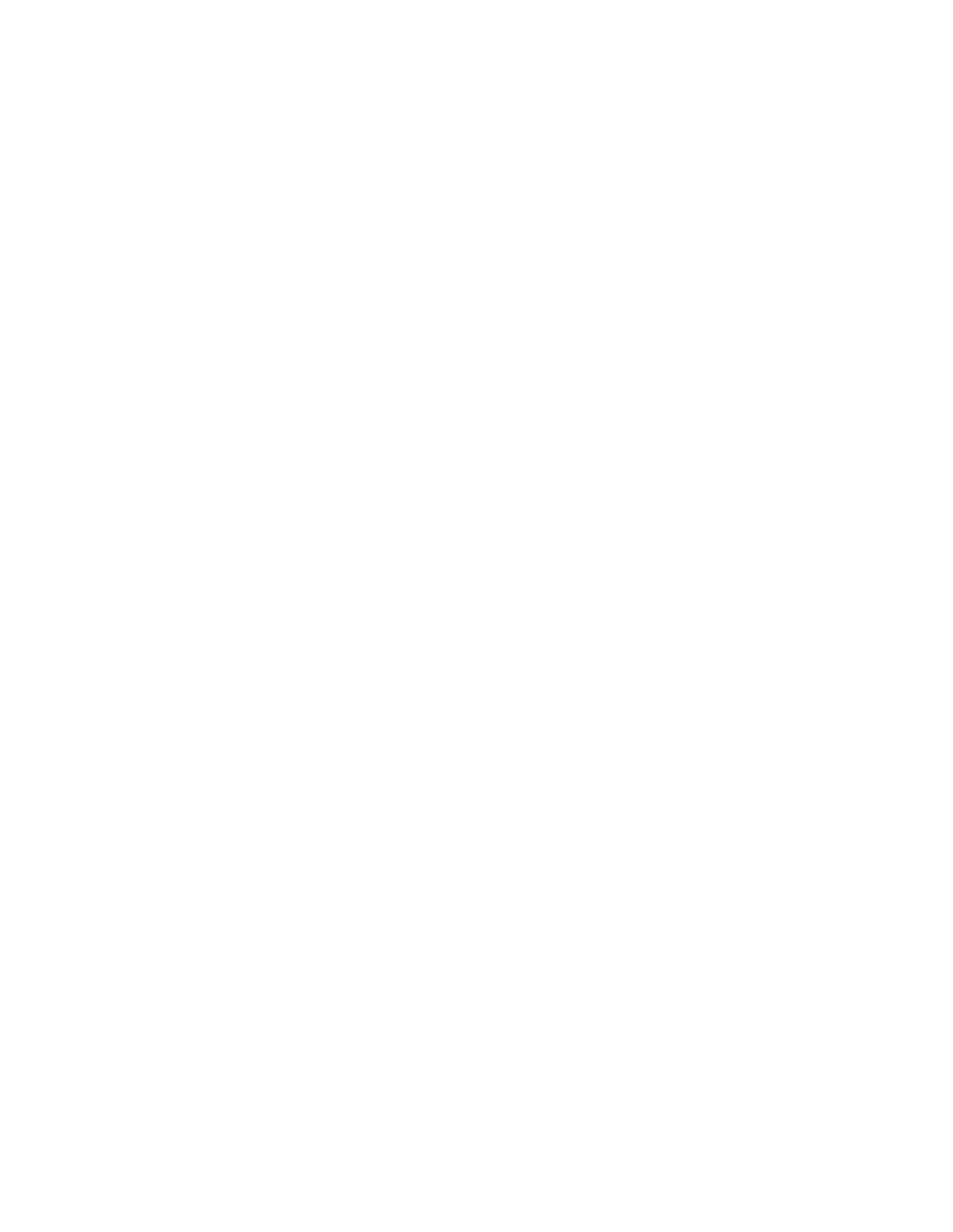#### **TABLE OF CONTENTS**

| I. |               |  |
|----|---------------|--|
| П. |               |  |
|    |               |  |
|    | a)            |  |
|    | b)            |  |
|    | $\mathbf{c})$ |  |
|    | $\mathbf{d}$  |  |
|    |               |  |
|    | a)            |  |
|    | b)            |  |
|    | C)            |  |
|    | $\rm d$       |  |
| V. |               |  |

Annex I...........Statistical Overview of Approved and Completed Projects Annex IIa .......Information in PCRs on Licensing Projects Annex IIb .......Information in PCRs on Customs Training Projects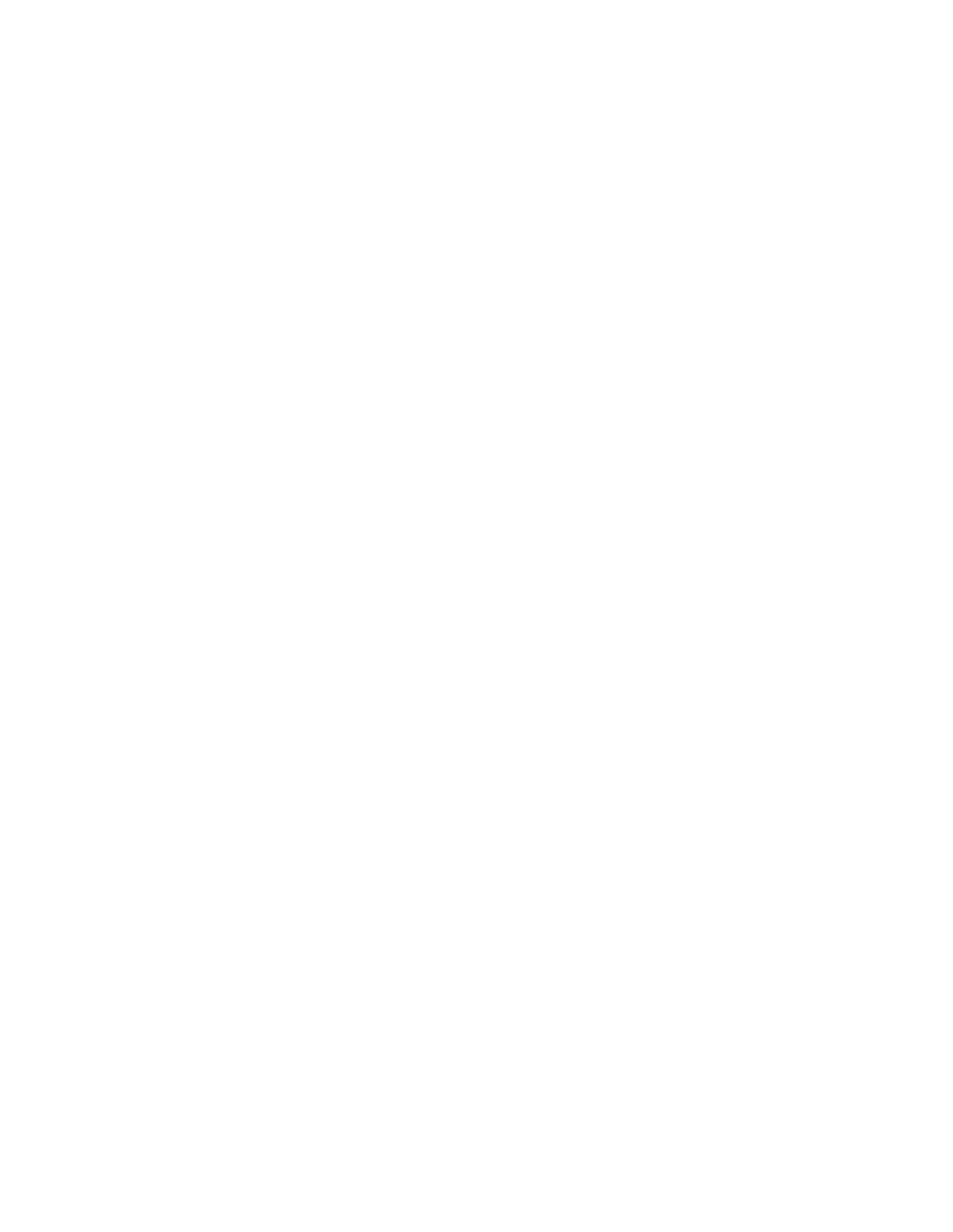# **Summary of Main FindingsConclusions and Recommendations**

1. In the last 3-4 years, there has been a major increase in licensing systems and customs training projects. They are now incorporated into refrigerant management plans (RMPs and RMP up-dates), refrigeration servicing sector plans, and national phase-out plans.

2. So far 181 licensing system and customs training and related projects have been approved; 51 have been completed and 45 PCRs have been received. In addition, 7 annual tranches of 41 on-going national phase-out plans have been completed, which also include customs training and licensing activities.

3. The effectiveness of import licensing and prevention of illegal imports of ODS is highly dependent on the ability of customs officers to apply the regulations in force and to identify illegal shipments of refrigerants. For this the training of customs officers is crucial.

4. In most of the countries visited, the custom's departments do not consider ODS control or other environment issues as a priority. The focus is instead on generating revenues and protecting the country from dangerous goods. A highHigh ranking focal pointpoints for environment helped to increase awareness forof environment issues in the Philippines' customs servicedepartments of some countries and waswere instrumental in promoting the cooperation with the NOU.

5. Close co-operation and co-ordination between NOU and customs has proven to be very important in establishing a basis for effectively controlling and monitoring imports of ODS. The Memoranda of Understanding between NOU and customs in Thailand and the Philippines can be considered as a model ofcan be useful to promote such co--operation.

6. Import Licensing Systems generally have several positive effects on the reduction of ODS consumption and are essential for the prevention of illegal imports. It enables the Ozone Offices to improve control of import and consumption of ODS. It provides certainty for the private sector, creates disincentives to import illegally, and improves monitoring and thereby reliability of statistics. It also facilitates better communication and co-ordination between government departments and registered importers. Controlling ODS imports, as required under the MP, is almost impossible without an import licensing system.

7. All countries visited have covered all controlled substances by legislative acts. Nevertheless, specific regulations concerning lists of licensed importers, import quota allocations, and degressive schedules have generally only been introduced for the import of CFCs. Other ODS, in particular CTC, TCA and HCFCs as well as refrigerant blends containing CFCs and methyl bromide are receiving less attention and are less comprehensively monitored and controlled. Likewise, export licensing systems or bans for re-exporting ODS are rare, as are import prohibitions for ODS containing equipments which are more frequently regulated by prescriptions defining a maximum age of five years for example and a limited number of accepted countries of origin.

8. Training of customs officers focuses mainly on refrigerants (foremost CFC) while other ODS such as solvents (CTC, TCA) and methyl bromide are dealt with only in general terms.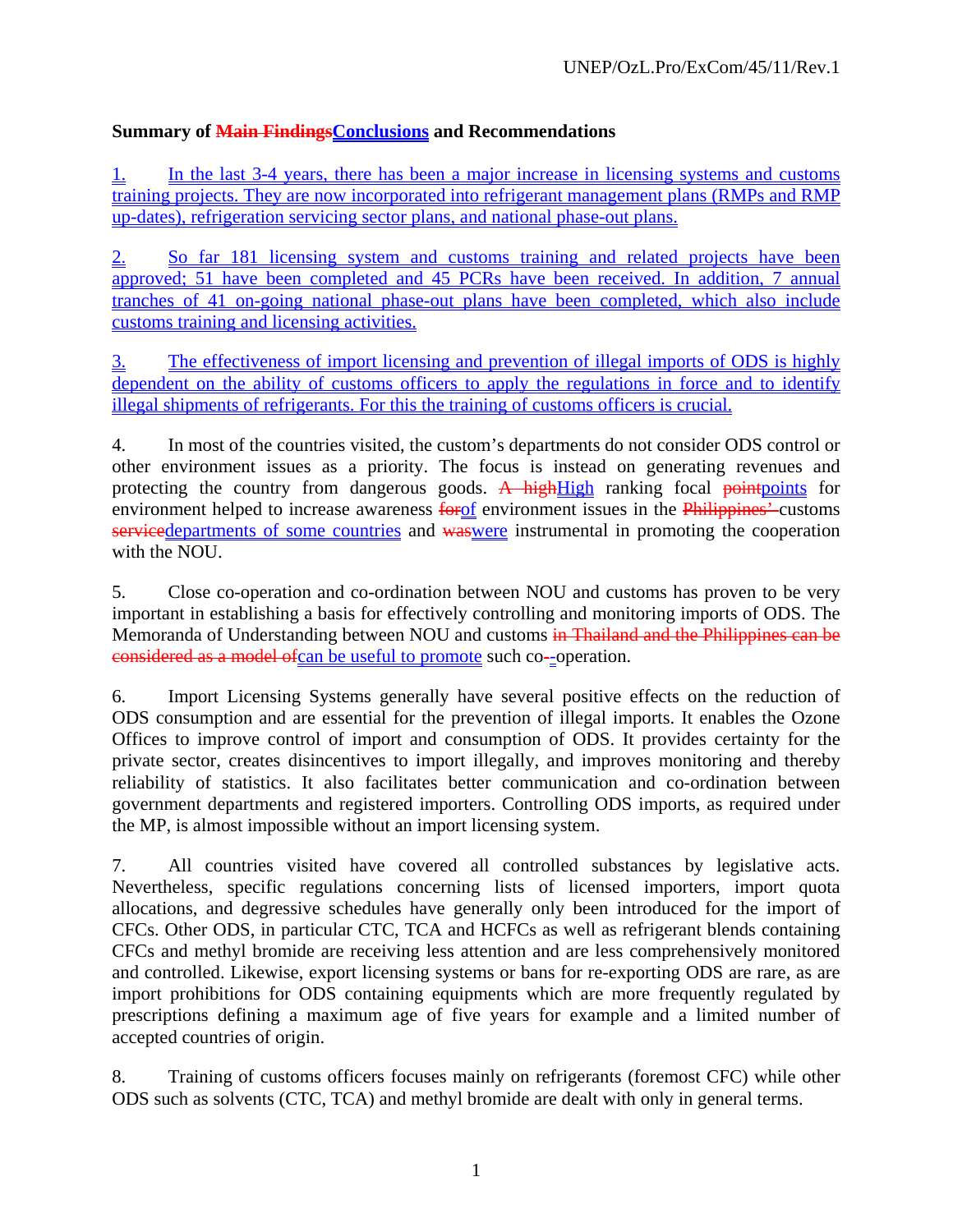9. Due to import licensing and customs training, illegal imports of CFCs have been detected and seized in several cases. Nevertheless, customs records on illegal shipments do not necessarily reveal the full dimension of such trade.

10. Training of customs officers and provision of adequate identification equipment are needed to ensure effective application of the import licensing system. In all countries under consideration, phase I (train the trainers) is completed. Implementation of Phase II (officers' training) has frequently experienced delays due to various problems.

11. One of the countries visited has involved the certification and standardization institute in the identification of ODS. Although customs retain the ultimate responsibility and control responsibilities, it is an additional means of control.

12. Training courses not only train instructors and officials, but they also create or reinforce the links between participants and create a forum for discussion. When contacts are maintained, these elements permit the creation and strengthening of an informal network to combat illicit entry of ODS.

13. Some seminars were also organized by the CAP Team at the regional level, with participation of customs officials from neighbouring countries, particularly in Asia. The development of an informal regional network of customs officials is expected to have beneficial effects in combating illegal trade of ODS. The exchange of information about shipments and lists of authorized importers between exporting and importing countries is also important.

14. The Electronic licensing systems systems currently in use in Argentinasome countries would allow, provided minor changes are introduced, for the generation of automatic notification to the receiving countries of authorized exports of ODS. These notices **cancould** also be sent to other ozone officers at the regional level. Another feature of this system allowsSuch systems also allow for the generation of reliable up-to-date statistics.

15. Customs is one of the sources of information on imports of ODS. However, this information is based on customs codes which, in some cases, cover more than one ODS and, consequently, does not permit the generation of differentiated statistics for different substances. The main problem occurs with HCFCs and blends of CFCs which gradually take over portions of the CFC market and might then be the object of illicit commerce themselves.

16. In each of the countries visited, an electronic monitoring system with respective software is in place. Customs is committed to regularly reporting on imports of controlled substances. In some cases inconsistencies between customs reports (based on actual imports) and NOU statistics (based on licenses issued) were registered due to inexperience and errors rather than to intended manipulation. Such mistakes are being progressively eliminated.

17. A number of customs registry systems allow users to link an ODS code with a requirement to input the license number as a prerequisite to moving on to the declaration of import. This is an effective method of avoiding omissions and reminding the customs officer that the corresponding license must be verified.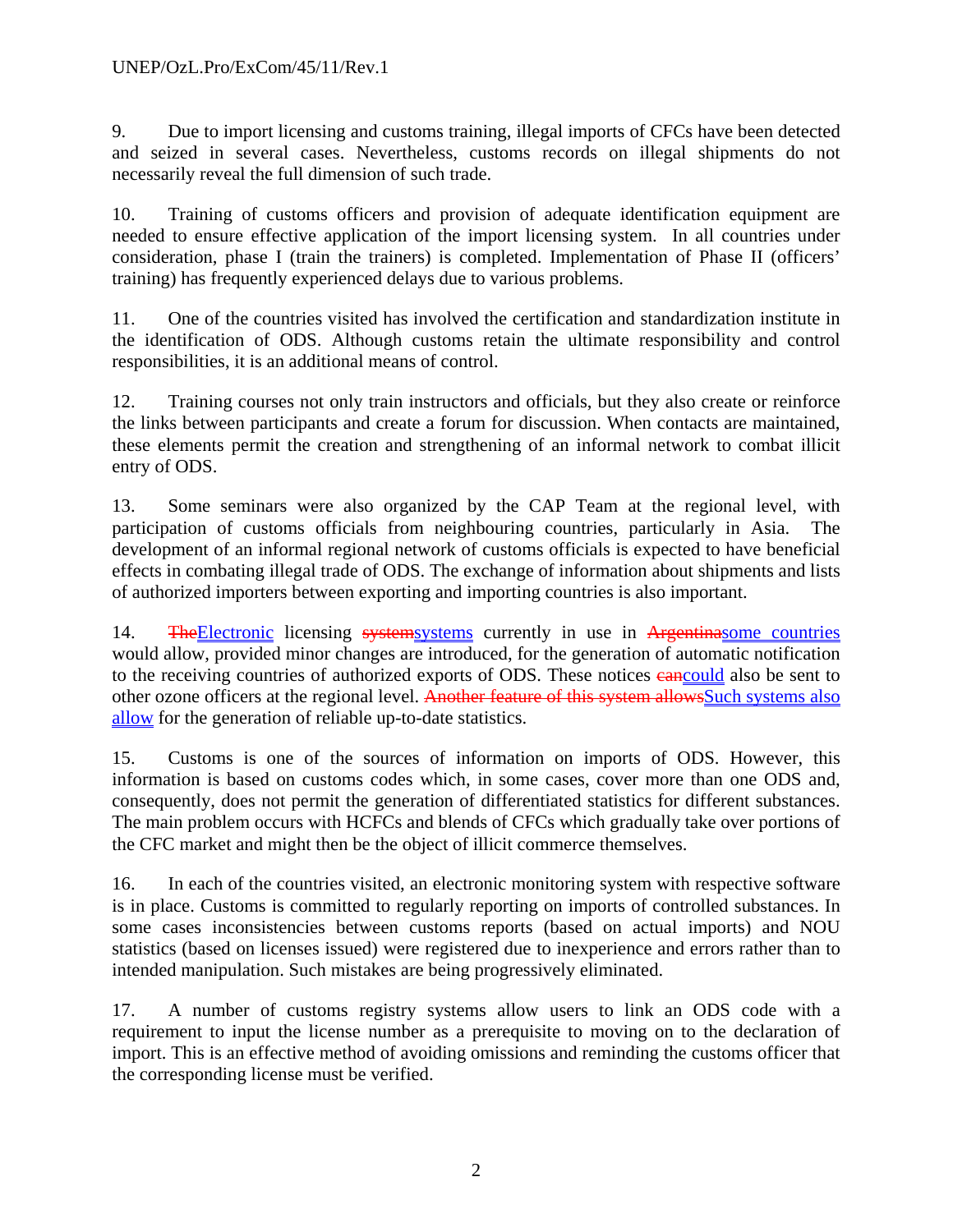18. In many countries lower ranking customs officers carry out a fundamental role for the control of imports and exports of goods. These officers are generally informally trained on the spot as required and, given their rank, do not always benefit from training seminars.

19. Some training manuals are overly long for daily use by customs officers. Some conciseConcise country guidebooks (Romania) and rapid screening tools (West Asia) have been developed in some countries and regions.

20. The recommendations in Section V relate to four main areas:

- (a) Improving the involvement of customs, including the higher levels of hierarchy, in the ODS phase-out;
- (b) Amending and upgrading the legislation framework in those Article 5 countries where it is incomplete, and improving enforcement and regional cooperation;
- (c) Accelerating and assisting implementation of customs training, including regional activities, where appropriate;
- (d) Amending training materials and contents and putting information materials and identifiers to effective use.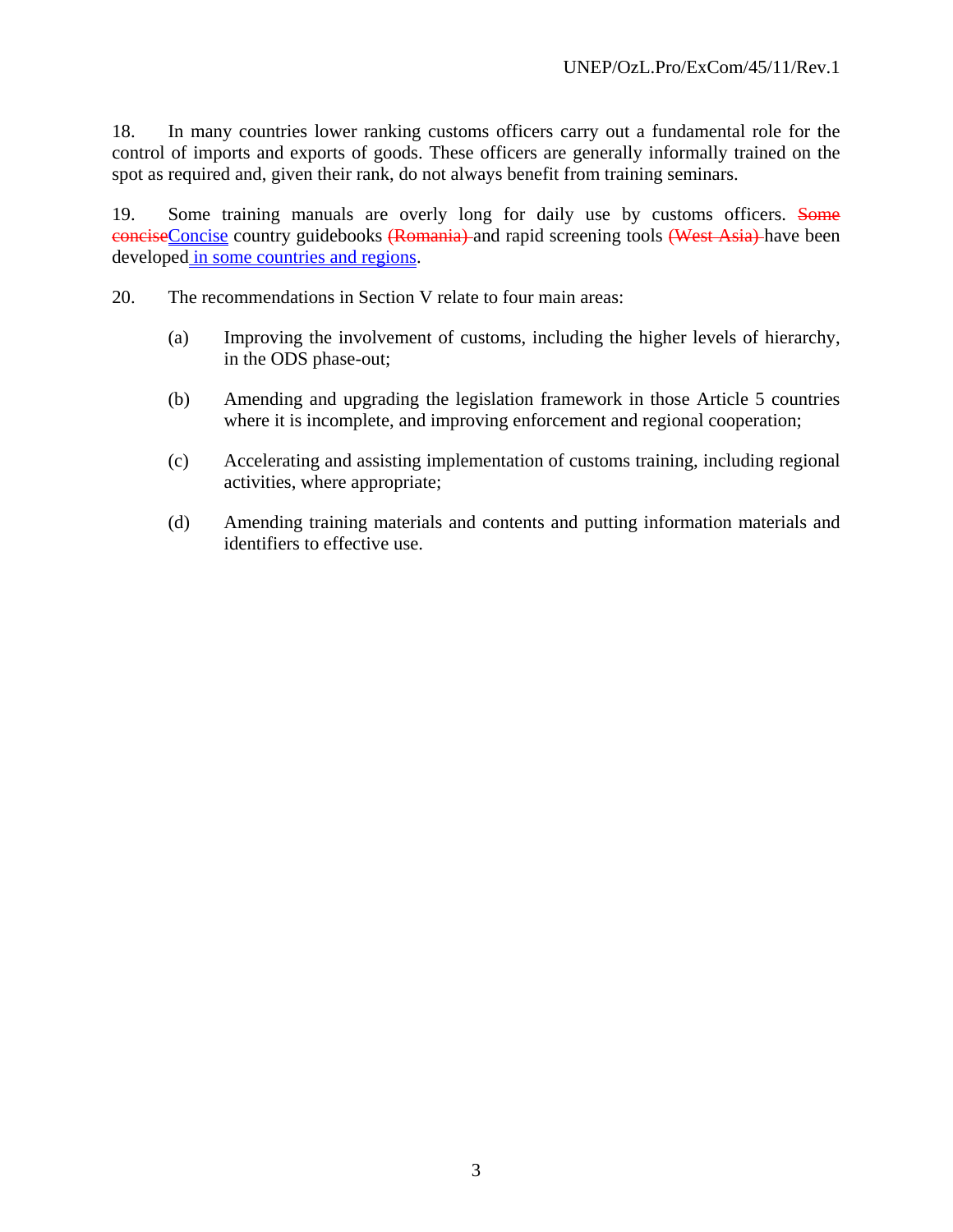# **I. Background**

21. The 14th Meeting of the Parties to the Montreal Protocol had requested UNEP/DTIE in decision XIV/7 to report through the Executive Committee to the 16th Meeting of the Parties on the activities of the regional networks with regard to means of combating illegal trade. It also requested the Executive Committee to consider making an evaluation of customs officers training and licensing systems projects a priority and to report, if possible, to the 16th Meeting of the Parties. Responding to this decision, the Executive Committee decided at its 43rd meeting to forward the Report from UNEP DTIE on the Activities of the Regional Networks with Regard to Means of Combating Illegal Trade (Part I, Sections 1 and 2, of document UNEP/OzL.Pro/ExCom/43/58/Corr.1, as amended and updated) to the  $16<sup>th</sup>$  Meeting of the Parties, and also to report that the Committee would undertake a new evaluation of customs officers training and licensing system projects to be reported to the  $17<sup>th</sup>$  Meeting of the Parties. This document presents the results of the evaluation prepared by the Senior Monitoring and Evaluation Officer (SMEO) with several consultants. It is presented to the  $45<sup>th</sup>$  Meeting of the Executive Committee to enable discussion and, if need be, amendments prior to submitting it to the Meeting of the Open Ended Working Group in July 2005 and to the  $17<sup>th</sup>$  Meeting of the Parties in December 2005.

22. The 22nd Meeting of the Open-Ended Working Group (OEWG) discussed, in July 2002, an extensive study on the 'Monitoring of International Trade and Prevention of Illegal Trade in ODS, Mixtures and Products Containing ODS' (UNEP/OzLPro/WG.1/22/4) which had been prepared following decision XIII/12 of the 13th Meeting of the Parties (MOP). The study provided a comprehensive analysis of the problems of illegal trade in ODS and recommended a number of actions, which, inter alia, have led to the request for this evaluation. The decision reflects a concern that the successful phase-out of large parts of ODS-consumption and production might be partly undermined by increasing volumes of illegal trade in ODS.

23. The Montreal Amendment to the Montreal Protocol adopted in 1997 at the  $9<sup>th</sup>$  Meeting of the Parties states in Article 4B para. 1, that all Parties shall, by 1 January 2000 or within three months of the date of entry into force, establish and implement a system for licensing the import and export of new, used, recycled and reclaimed controlled substances in Annexes A, B, C and E. Although it entered into force on 10 November 1999, at the time of writing, 59 Article 5 countries have not yet ratified it, while 86 have done so. Nevertheless, a number of those 59 countries have established ODS licensing systems as required by the Montreal Amendment.

24. Decision 31/48 of the Executive Committee taken in July 2000 increased the level of funding for RMPs in low-volume-consuming countries (LVC) by 50% from the original level of funding, and doubled the funding for the preparation of new RMPs provided they included the commitment of the recipient countries to include the development of regulations and legislation, thus helping to create the pre-conditions for a later accelerated implementation of the RMP once approved. The existence of a licensing system, at least in draft form, is a prerequisite for customs training.

25. In addition, Decision 43/37 of the Executive Committee provides a further incentive to develop licensing systems, since it establishes as a prerequisite for additional funding in support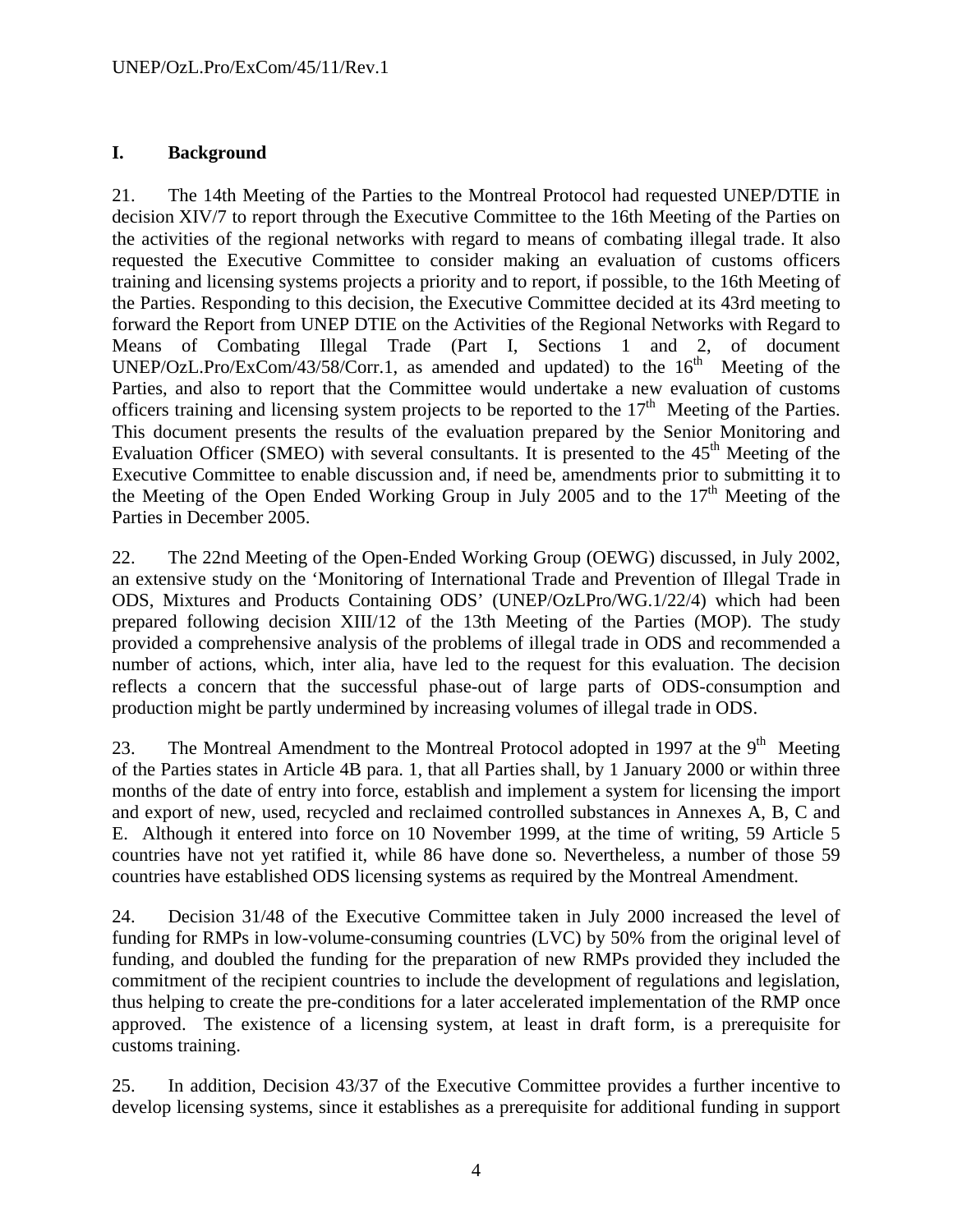of institutional strengthening in LVC and VLVC countries that i) a country assigns a full-time officer to manage the ozone unit and, ii) that a national licensing system controlling ODS imports is in place.

#### **II. Scope and Approach of the Present Evaluation Report**

26. In the desk study (doc. 44/12), the main evaluation issues had been identified and put into the following structure:

|    |                                                  | <b>Table 1: Main evaluation issues</b>                                                                                                              |
|----|--------------------------------------------------|-----------------------------------------------------------------------------------------------------------------------------------------------------|
|    | <b>Areas of action</b>                           | <b>Issues to analyze</b>                                                                                                                            |
| 1. | <b>Background</b> information                    | Share of sub-sectors in ODS consumption, recent trends<br>(a)<br>and prospects<br>Number of<br>registered<br>(b)<br>importers,<br>service<br>shops, |
|    |                                                  | technicians<br>Projects funded and implemented<br>(c)<br>National phase-out strategy and status of compliance<br>(f)                                |
| 2. | Legislation<br>and<br>import<br>licensing system | <b>Ratification of Montreal Amendment</b><br>(a)<br>Main characteristics of import licensing system (if in<br>(b)                                   |
|    |                                                  | place), including whether they cover all ODS<br>Specific regulations on the ban of ODS and equipment<br>(c)<br>containing ODS                       |
|    |                                                  | System of quota allocations to registered importers<br>(d)                                                                                          |
|    |                                                  | Conditions of issuing licenses<br>(e)                                                                                                               |
|    |                                                  | Administrative procedures and documentation<br>(f)                                                                                                  |
|    |                                                  | Collaboration between the authorities responsible for<br>(g)<br>ozone issues and customs officers at various levels                                 |
|    |                                                  | System of monitoring and reporting on trade in ODS<br>(h)                                                                                           |
|    |                                                  | Sanctions or penalties imposed on violation of legal<br>(i)<br>regulations                                                                          |
|    |                                                  | Mechanisms<br>(j)<br>capacities for<br>and<br>prosecution<br>and<br>enforcement                                                                     |
|    |                                                  | Involvement of the private sector in elaborating and<br>(k)<br>implementing rules and regulations                                                   |
|    |                                                  | Support received by CAP team for developing licensing<br>(1)<br>system                                                                              |
| 3. | Customs procedures                               | Control taking place at border points or inside the<br>(a)<br>country                                                                               |
|    |                                                  | (b)<br>Introduction of a national system of customs codes in<br>addition to the HS to identify substances and mixtures                              |
|    |                                                  | (c)<br>Documents (licenses, trade names, code number,<br>labelling, etc.) to be presented to customs by importers of<br><b>ODS</b>                  |
|    |                                                  | Procedure applied in case of suspicious shipments<br>(d)                                                                                            |
|    |                                                  | Sampling or other identification methods used<br>(e)                                                                                                |
|    |                                                  | Characteristics making a shipment suspicious<br>(f)                                                                                                 |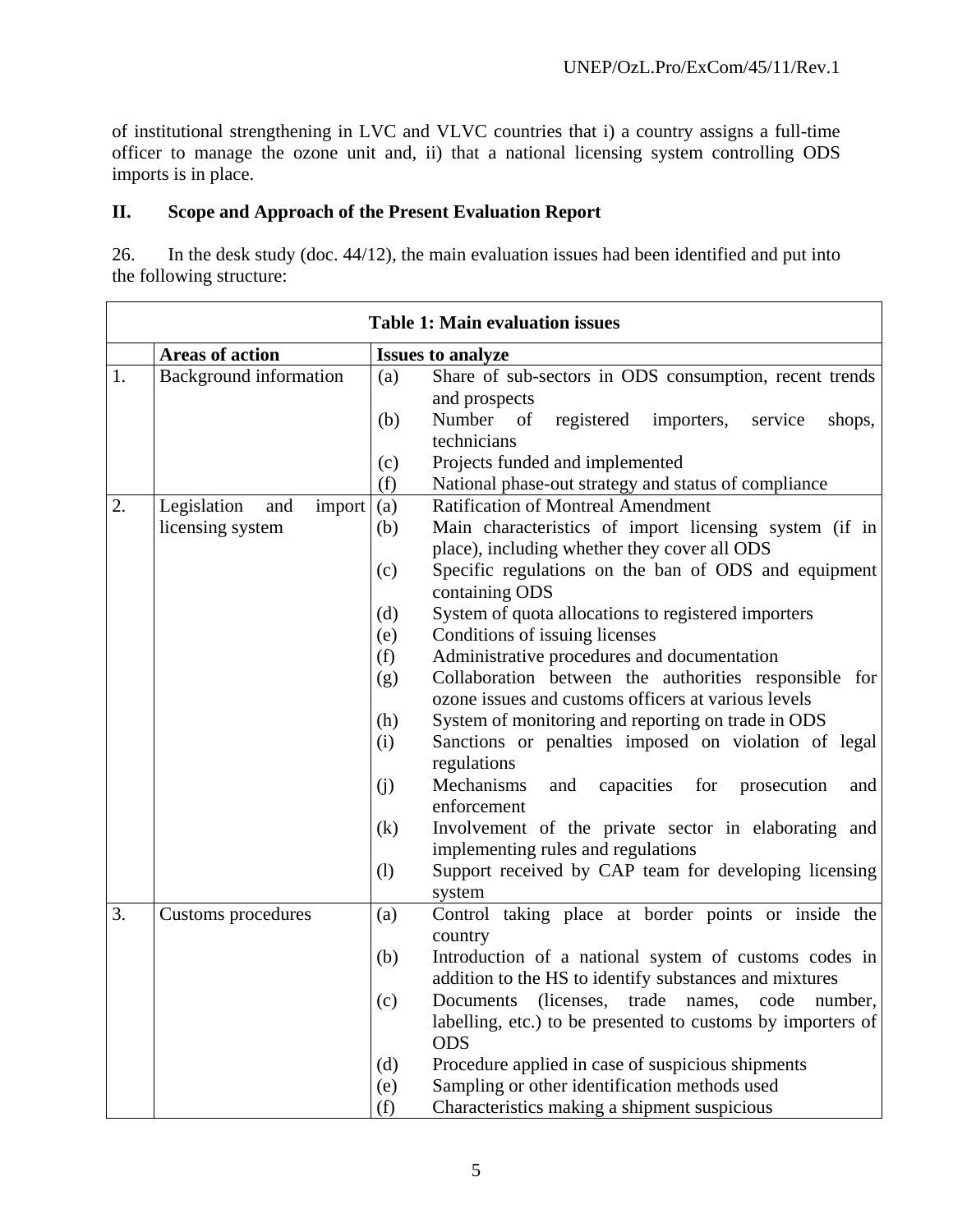|    | <b>Table 1: Main evaluation issues</b>    |     |                                                                                                                                              |  |  |
|----|-------------------------------------------|-----|----------------------------------------------------------------------------------------------------------------------------------------------|--|--|
|    | <b>Areas of action</b>                    |     | <b>Issues to analyze</b>                                                                                                                     |  |  |
|    |                                           | (g) | addressed<br>in<br>Instance<br>be<br>of<br>suspicious<br>to<br>case<br>shipments                                                             |  |  |
|    |                                           | (h) | Illegal imports detected since import licensing system in<br>place                                                                           |  |  |
|    |                                           | (i) | Electronic monitoring system in place and effectively<br>used by customs                                                                     |  |  |
| 4. | Customs training                          | (a) | Number of customs training courses conducted and<br>officers trained<br>(under stand-alone, RMP, regional<br>or sectoral phase-out projects) |  |  |
|    |                                           | (b) | Establishment<br>of<br>in-country<br>customs<br>training<br>capacity                                                                         |  |  |
|    |                                           | (c) | Continuity<br>(follow-up,<br>refreshment)<br>training<br>of<br>activities                                                                    |  |  |
|    |                                           | (d) | Curricula and material used in customs training                                                                                              |  |  |
|    |                                           | (e) | Identification equipment supplied                                                                                                            |  |  |
|    |                                           | (f) | Adequacy and sufficiency of identifiers available to<br>customs                                                                              |  |  |
|    |                                           | (g) | Effective use of identifiers                                                                                                                 |  |  |
|    |                                           | (h) | Existence of backstopping mechanisms for customs                                                                                             |  |  |
|    |                                           | (i) | Priority attributed to Ozone issues by customs                                                                                               |  |  |
| 5. | Additional<br>enforcement                 | (a) | Establishment of local (or regional) environmental                                                                                           |  |  |
|    | measures to reduce ODS                    |     | agencies responsible for inspection among companies                                                                                          |  |  |
|    | consumption                               |     | and end-users                                                                                                                                |  |  |
|    |                                           | (b) | Measures influencing relative prices (import taxes,<br>ODS, or<br>environmental<br>levies<br>subsidies<br>on<br>for<br>alternatives)         |  |  |
|    |                                           | (c) | Application of other financial or fiscal incentives for<br>technological reconversion                                                        |  |  |
| 6. | Co-operation with national                | (a) | Involvement<br>of<br>the<br>companies<br>and<br>professional                                                                                 |  |  |
|    | stakeholders and regional<br>co-operation |     | associations (if in place) in the strategy and the operative<br>procedures of the ODS phase-out process                                      |  |  |
|    |                                           | (b) | Regular reporting by importers (and the servicing sector)<br>and the system of checks to assess the reliability of data                      |  |  |
|    |                                           | (c) | Usefulness of the communication and co-operation with<br>neighbouring countries in the Regional Networks                                     |  |  |
|    |                                           | (d) | Common<br>efforts<br>exchange<br>and<br>of<br>experience                                                                                     |  |  |
|    |                                           |     | between Network members to combat illegal trade in                                                                                           |  |  |
|    |                                           |     | ODS, including sub-regional cooperation                                                                                                      |  |  |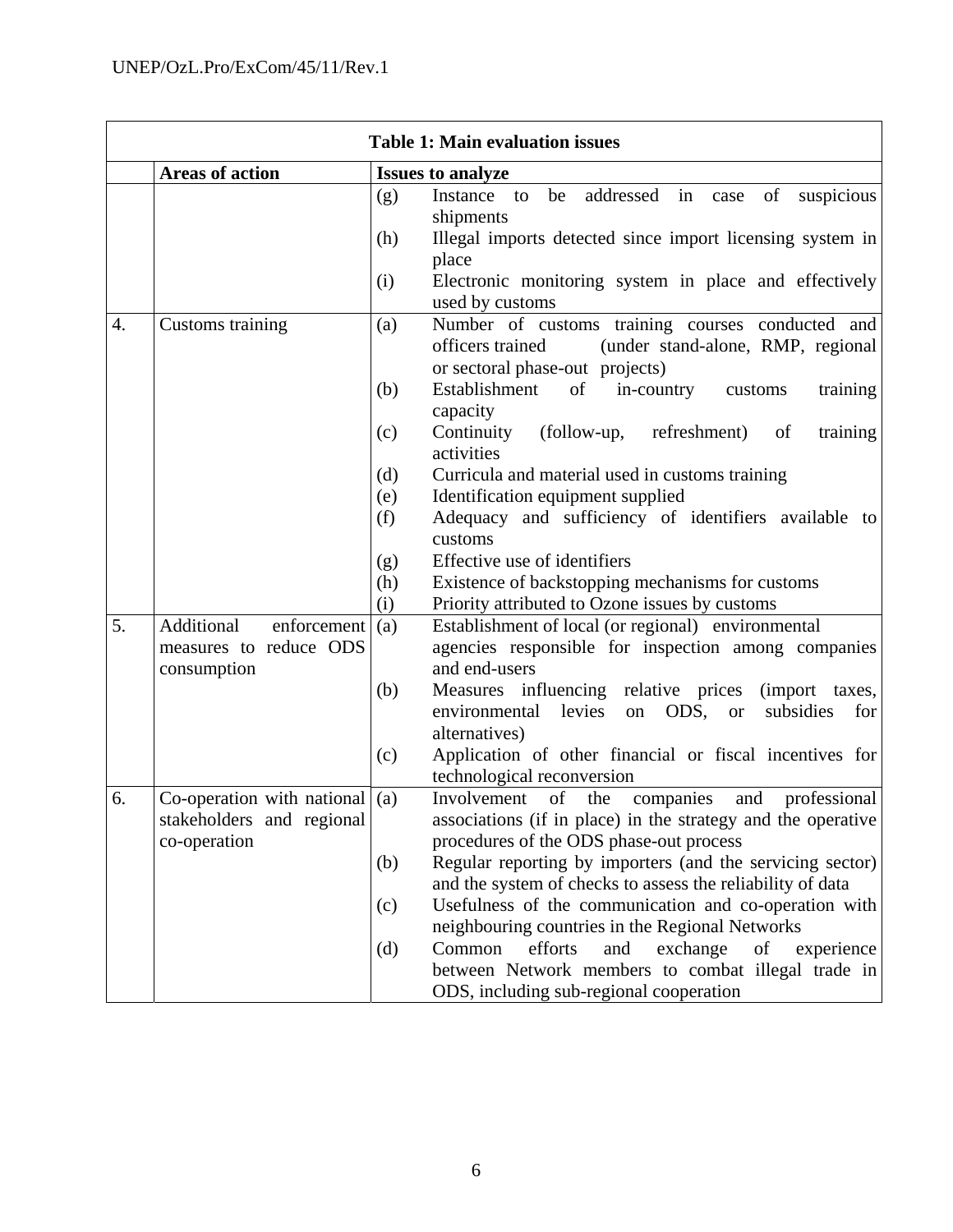27. This provided the approach which was followed in the case studies in the nine countries visited. The issues were discussed with different relevant bodies as follows:

- (a) The National Ozone Unit;
- (b) Other government departments involved in ozone/environmental issues;
- (c) Customs Department;
- (d) Selected customs control points;
- (e) Importers of ODS;
- (f) Associations of Refrigeration Technicians, if in place;
- (g) Selected refrigeration servicing workshops;
- (h) Certification centers, such as technical institutes, if in place.

28. These discussions complemented information from existing surveys and reports based on project monitoring. Support by the NOUs and cooperation by both public and private sources of information has been, in most countries visited, highly satisfactory. UNEP provided comprehensive information in several meetings and discussions.

29. The countries were selected in accordance with geographical criteria, taking two countries each from Latin America (Bolivia, Paraguay), Europe (Romania, Turkey), Asia (Philippines, Thailand) and three from Africa (Burkina Faso, Senegal, Sudan). Four are LVC and five non-LVC countries, five have a National or Sector Phase-out Plan, and six have RMPs. All have various forms of licensing systems, mostly for CFCs, and have carried out to varying degrees customs training programmes. They have a wide range of baseline volumes, implemented with different implementing agencies and are thus by and large representative of the various situations encountered (see Table 2). The findings of the earlier evaluation of RMPs in LVC countries (see doc. 41/7) were also taken into account.

| Table 2: Sample of Countries Visited and their Main Characteristics |               |               |                               |                                 |                                                           |                        |  |  |
|---------------------------------------------------------------------|---------------|---------------|-------------------------------|---------------------------------|-----------------------------------------------------------|------------------------|--|--|
| Country                                                             | <b>Region</b> | <b>Status</b> | <b>CFC</b><br><b>Baseline</b> | <b>RMP/RMP</b><br><b>Update</b> | <b>National</b><br><b>Phase-Out</b><br><b>Plan/Sector</b> | Agency                 |  |  |
| <b>Bolivia</b>                                                      | <b>LAC</b>    | <b>LVC</b>    | 75.7                          | <b>RMP</b> Update               | Foam                                                      | UNDP/Canada            |  |  |
| Burkina Faso                                                        | <b>AFR</b>    | <b>LVC</b>    | 36.3                          | <b>RMP</b> Update               |                                                           | UNDP/UNEP/Canada       |  |  |
| Paraguay                                                            | <b>LAC</b>    | <b>LVC</b>    | 210.6                         | <b>RMP</b> Update               |                                                           | <b>UNDP/UNEP</b>       |  |  |
| Philippines                                                         | ASP           | Non-LVC       | 3,055.9                       |                                 | Yes                                                       | UNEP/IBRD/Sweden       |  |  |
| Romania                                                             | EUR           | Non-LVC       | 675.8                         | <b>RMP</b>                      |                                                           | <b>UNIDO</b>           |  |  |
| Senegal                                                             | <b>AFR</b>    | <b>LVC</b>    | 155.8                         | <b>RMP</b> Update               |                                                           | UNEP/UNIDO/Switzerland |  |  |
| Sudan                                                               | <b>AFR</b>    | Non-LVC       | 456.8                         | <b>RMP</b>                      | <b>Yes</b>                                                | <b>UNIDO</b>           |  |  |
| Thailand                                                            | ASP           | Non-LVC       | 6,082.1                       |                                 | <b>Yes</b>                                                | <b>IBRD</b>            |  |  |
| Turkey                                                              | <b>EUR</b>    | Non-LVC       | 3,805.7                       |                                 | Yes                                                       | <b>IBRD</b>            |  |  |

30. The country studies give an overview of measures taken, results achieved, problems faced and initiatives planned, and then describe in more detail specific features particular to each country visited. These case studies form the basis for the present synthesis report which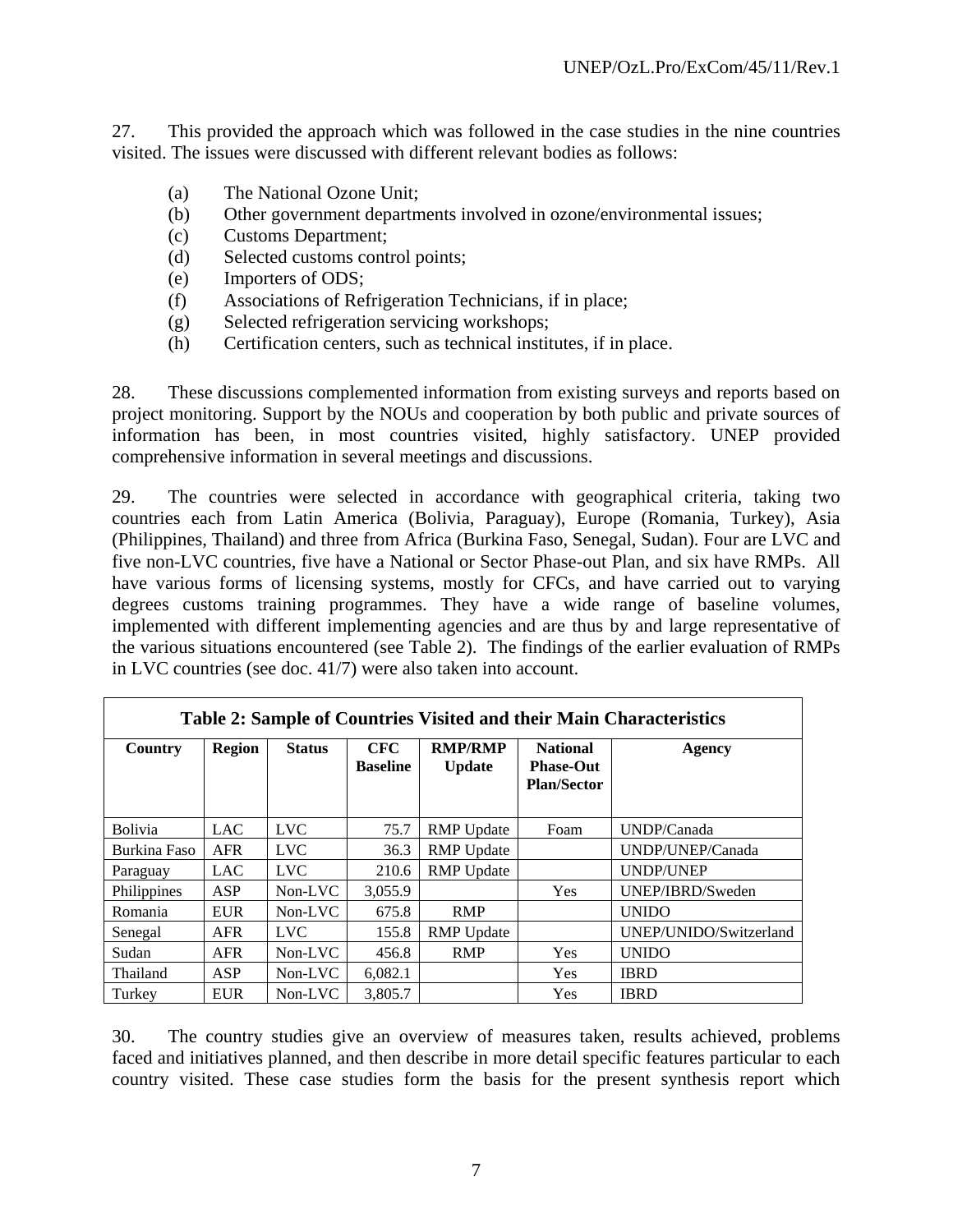summarizes the findings. They are available on request as hard copy and at the UNMFS Intranet website,  $45<sup>th</sup>$  Meeting of the Executive Committee, Evaluation Document Library.

31. Comments on the draft were received from Burkina Faso, Canada, Paraguay, Poland, Sweden, UNDP and UNEP and were taken into account for finalizing the present document.

#### **III. Licensing Systems, Customs Procedures and Illegal Imports Detected**

#### **a) Overview**

32. ODS import-licensing, including sometimes exports as well systems and customs training activities were first being funded as stand-alone and as regional projects. In the last 3-4 years, there has been a major increase in such projects, they are now incorporated into refrigerant management plans (RMPs and RMP up-dates), refrigeration servicing sector plans, and national phase-out plans. Most projects which include a licensing system also have other components (register of importers of ODS, monitoring system, quota system, training of customs officers, establishment of an association, encouraging good practices, etc.). Only 12 projects support licensing systems as such, and in these cases the average funding ranges from US\$ 10,000 to US\$ 50,000. Costs are low when local or regional experts are involved (Guatemala, Peru), and on the high side when international consultants are used (e.g. PDR Lao).

33. The Latin American and the Caribbean region accounts for 17 out of the 38 approved projects related to licensing systems (45%), followed by Africa with 8 projects (21%), Asia and the Pacific with 7 projects (18%). UNEP leads as implementing agency with 23 out of 38 projects (61%). The following list gives an overview on implementation delays for the 16 completed projects (see Annex I, tables 10 a/b for details):

- $\bullet$  4 on time:
- 4 delayed one to six months;
- 2 delayed six to twelve months;
- 5 delayed thirteen to twenty four months; and,
- 1 delayed more than two years.

34. UNEP completed 3 out of 8 projects on time, another five have been delayed by 13 to 25 months. (See Annex V, tables 11a/b). Three out of four completed projects implemented by Environment Canada had been delayed from between 6 and 8 months, and one by 24 months.

35. The main reason for such delays is that it takes longer than foreseen to draft national legislation on licensing systems. Several ministries (environment, industry, trade, finance) have to be involved and agree, after consultations with industry and commercial companies concerned, on the measures.

36. UNEP's CAP team supports the Ozone Secretariat in monitoring the status of implementation of licensing systems especially in countries where UNEP is the lead agency or is implementing the Institutional Strengthening (IS) projects. Although, in most cases, no details of the modalities and functioning of such systems are available, UNEP's statistics provide the most complete overview, as shown in Table 3 below.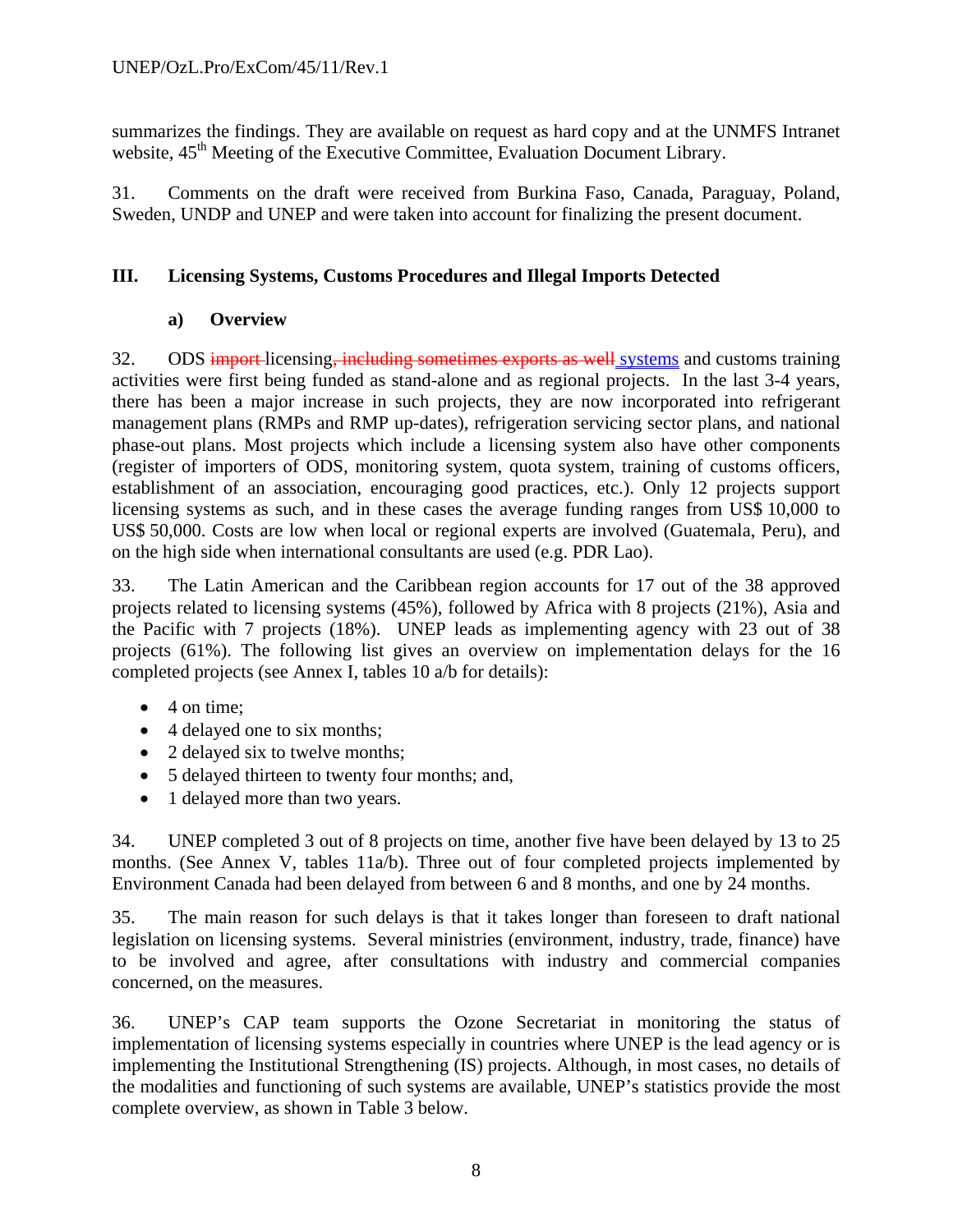٦

| <b>Table 3: Current Status of Licensing Systems in Article 5 Countries</b> |                                    |                             |                                                          |  |  |  |
|----------------------------------------------------------------------------|------------------------------------|-----------------------------|----------------------------------------------------------|--|--|--|
| <b>Region</b>                                                              | <b>Fully</b><br><b>Implemented</b> | <b>In Preparation</b>       | <b>Submitted for</b><br><b>Approval by</b><br>Government |  |  |  |
| West Asia                                                                  |                                    |                             |                                                          |  |  |  |
| <b>SA/SEAP/PICS</b>                                                        | 18                                 |                             |                                                          |  |  |  |
| LA and Caribbean                                                           | 20                                 |                             |                                                          |  |  |  |
| Africa                                                                     | 27                                 | 12                          |                                                          |  |  |  |
| Europe and Central Asia                                                    | 10                                 | $\mathcal{D}_{\mathcal{L}}$ |                                                          |  |  |  |
| <b>Total</b>                                                               | 82                                 | 31                          |                                                          |  |  |  |

\*Source UNEP/DTIE

37. 50% of Project Completion Reports (PCRs) have been received for completed stand alone licensing projects and 85% and 75% respectively for licensing projects as part of an RMP and for regional customs training projects. Only 29% of PCRs due have been received for completed regional licensing system projects. As can be seen in the overview of PCRs for licensing projects in Annex IIa, little information has been provided on the modalities of licensing systems in place, and most importantly, no information is to be found relating to the actual implementation and effectiveness of the system.

38. While in some draft TPMPs or requests for RMP updates descriptions of licensing systems exist, the actual results derived from the implementation of these systems are generally not provided and the descriptions are mostly very brief. This may be due to the fact that they are recent, or that reporting on such results is not considered to be mandatory.

#### **b) Licensing Systems in the Countries Visited**

39. All nine Article 5 countries visited for this report have introduced legal acts regulating ODS import-related issues in accordance with the obligations deriving from their commitment to the provisions of the Montreal Protocol. An Import Licensing System has been established in all of these countries based in each case on different legislative frameworks. In some cases new and comprehensive ODS-related legislation has been introduced (e.g. Turkey), in others, former legal acts had to be reviewed and successively amended, and in one case (Sudan) transitional regulations had been introduced. Although required by the Montreal Amendment, ODS exports are not yet to be licensed in the majority of the countries visited.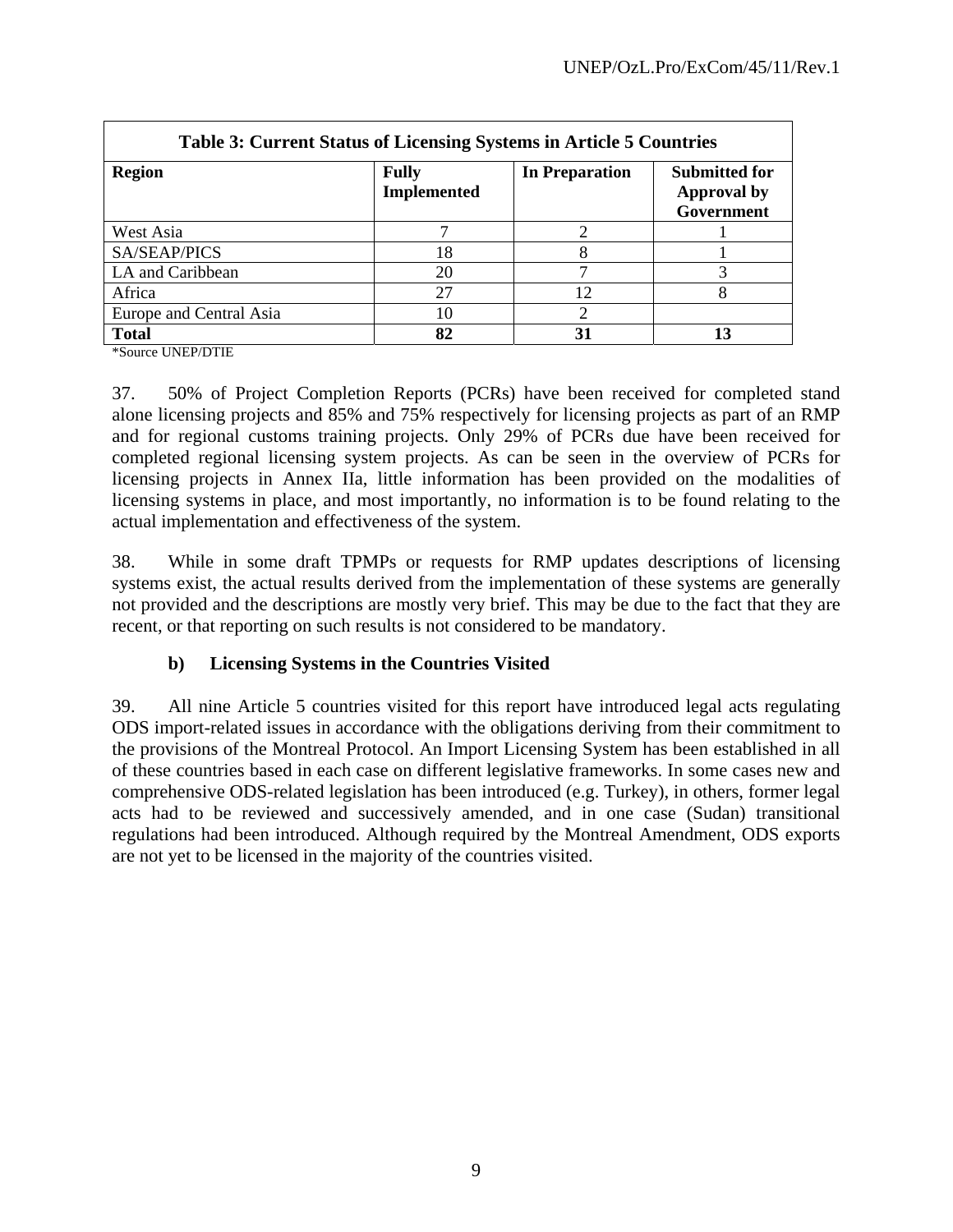40. In the countries visited, basic legislation relating to the import of substances controlled under the Montreal Protocol relies on the following legal acts and regulations:

 $\overline{a}$ 

|                                                                                 | Table 4: Legal Acts Regulating ODS Import and Import Licensing in Countries Visited                                                                                                                                                                                                                                                                                                                                                                                                                                                                                                                                     |
|---------------------------------------------------------------------------------|-------------------------------------------------------------------------------------------------------------------------------------------------------------------------------------------------------------------------------------------------------------------------------------------------------------------------------------------------------------------------------------------------------------------------------------------------------------------------------------------------------------------------------------------------------------------------------------------------------------------------|
| Bolivia<br>Ratification date of<br><b>Montreal Amendment:</b><br>12 April 1999  | Law 1333 of 04/92, Law 1584 of 08/94 and Law 1933 of 09/98 establish the<br>framework for dealing with the obligations set out under the MP. Supreme Decree<br>27421 of 03/04 establishes licensing system and Supreme Decree 27562 of 06/04<br>introduces rules and regulations concerning environmental management of ODS<br>including those related to licensing system. Legislation and import licensing system<br>in place and fully operational. All ODS and equipment containing CFC-12 are<br>covered. Licensing is required for imports of recycled and re-used ODS.                                           |
| <b>Burkina Faso</b>                                                             | A ministerial decision published by announcement to the importers bearing the<br>number 97.005/MCIA/SG/DGC OF 11.03.97 requires for all imports of ODS and all                                                                                                                                                                                                                                                                                                                                                                                                                                                          |
| Ratification date of<br><b>Montreal Amendment:</b><br>11 November 2002          | material containing ODS a Special Imports authorization (ASI), valid for six months,<br>and non transferable. This decision is based on general rules for the importation of<br>goods, subject to the ordonance No 91-0069/PRES of 25.11.91 and the Decree<br>No 91-0434/MICM of 27.11.91. No restrictions for recycled and reclaimed ODS.<br>Participate in efforts undertaken to harmonize trade regime and licensing system at<br>regional level within the West African Economic and Monetary Union.                                                                                                                |
| Paraguay<br>Ratification date of<br><b>Montreal Amendment:</b><br>27 April 2001 | Law 61 of 10/92 and Law 1507 of 12/99 establish the framework for dealing with the<br>obligations set out under the MP. Decree 3980 of 07/99 establishes the base for<br>control of ODS and alternative technologies as well as the licensing system. This<br>decree states that effective 1/1/05 all imports of ODS from Annex A, Group I will be<br>completely prohibited. No sanctions are contemplated within this decree other than<br>seizure and eventual destruction of goods (after 6 months). Licensing requirements<br>apply for all ODS; imports of recycled ODS prohibited. No restrictions on re-exports. |
| Philippines                                                                     | Republic Act 6969 from 1990 was revised and amended in 2004 incorporating                                                                                                                                                                                                                                                                                                                                                                                                                                                                                                                                               |
| Not ratified yet but<br>licensing system is<br>applied.                         | provisions of the National CFC Phase-out Plan. Administrative Order 2004/08<br>regulates policies on importation, licenses, sales, consumption according to the<br>targets of the Phase-out Plan. Licensing system covers CFCs, Halons, Carbon<br>Tetrachloride, HCFCs, Methyl Bromide. Legal texts make no reference to export<br>licensing.                                                                                                                                                                                                                                                                           |
| Romania                                                                         | Government Order 91/95, successively amended to specify ODSs under the MP.                                                                                                                                                                                                                                                                                                                                                                                                                                                                                                                                              |
| Ratification date of<br><b>Montreal Amendment:</b><br>21 May 2001               | Ministerial Order 506/96 regulates the procedures of importation. Law 159/2000<br>established trade regime, import licensing and restrictions for the use of ODS.<br>Legislation and licensing covers all controlled substances under the MP and its<br>Amendments. Export of ODS is subject to licensing. Import of ODS-based<br>equipment is strictly prohibited.                                                                                                                                                                                                                                                     |
| Senegal<br>Ratification date of<br><b>Monteal Amendment:</b><br>12 August 1999  | Environment Protection Act from 1991. In 1999 the Consumer Protection Act<br>introduced a system of import permits and licenses, all ODS are covered, except MB<br>which was phased out in 2000, however, and TCA which is not imported (no<br>baseline). Specification to comply with MP requirements by Decree 2000/73 and<br>Interministerial Order no.008874, 2001. Participate in efforts undertaken to<br>harmonize trade regime and licensing system at regional level within the West<br>African Economic and Monetary Union.                                                                                   |
| Sudan                                                                           | Transitional Decree – Environment Protection Ordonance from 2000, and Decree on                                                                                                                                                                                                                                                                                                                                                                                                                                                                                                                                         |
| Ratification date of<br><b>Montreal Amendment:</b><br>18 May 2004               | the Management and Organization of the Ozone Sphere Penetrating Substances from<br>2001. Current legislation covers all CFCs, Halons, Chlorinated Carbon Compounds<br>and all HCFCs. No reference is made to the export of ODS. Legislation has still to be<br>updated and upgraded to conform to MP requirements, but present import licensing<br>and quota system is effective.                                                                                                                                                                                                                                       |
| Thailand                                                                        | Hazardous Substances Act and Factory Act, both from 1992, subsequently amended.<br>A Ministerial Decree from 1995 regulates imports of controlled substances. Import                                                                                                                                                                                                                                                                                                                                                                                                                                                    |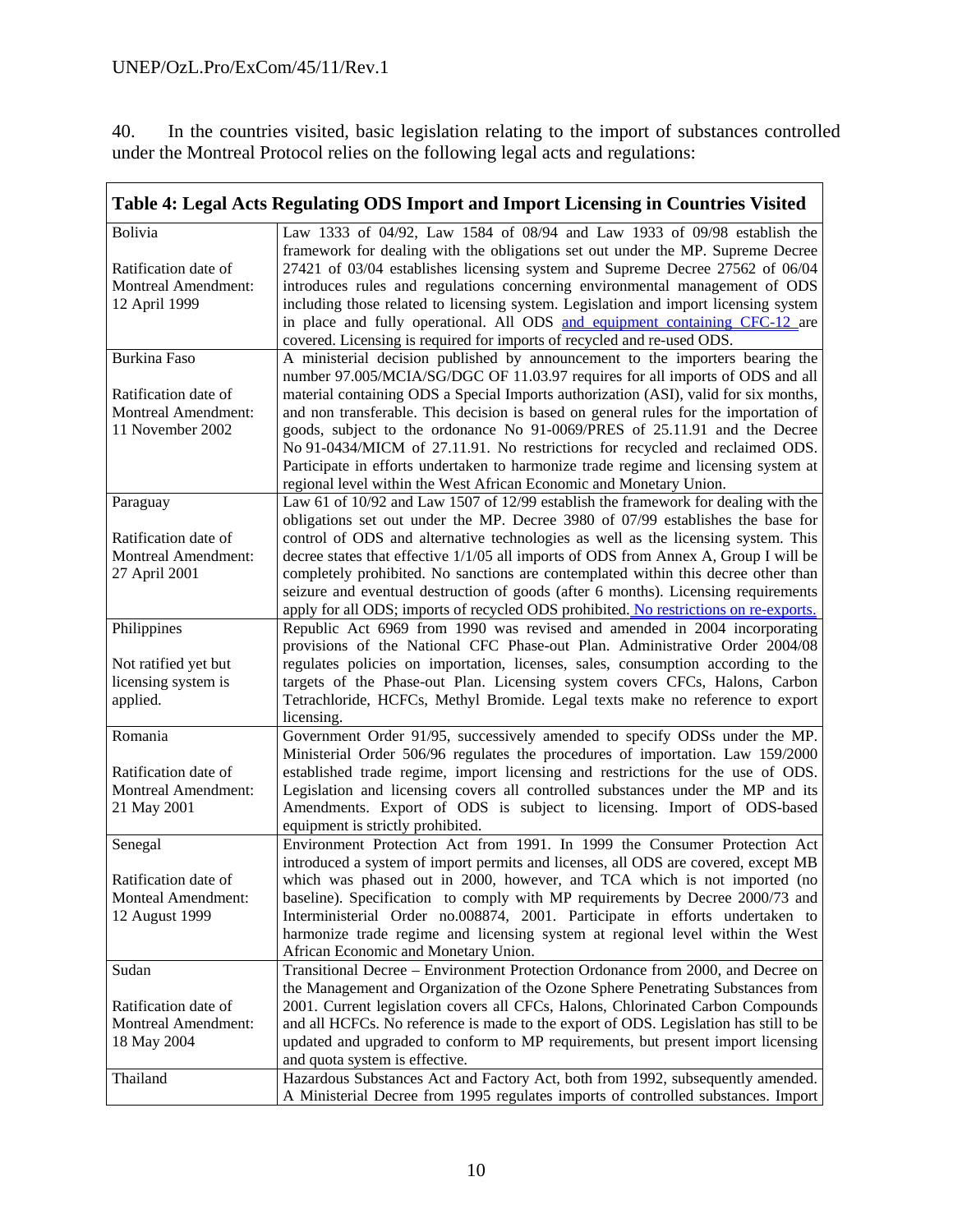┑

| Table 4: Legal Acts Regulating ODS Import and Import Licensing in Countries Visited |                                                                                      |  |  |  |  |
|-------------------------------------------------------------------------------------|--------------------------------------------------------------------------------------|--|--|--|--|
| Ratification date of                                                                | quota system introduced in the same year. Licensing is covering Annex A, Halon       |  |  |  |  |
| <b>Montreal Amendment:</b>                                                          | 1211, Carbon Tetrachloride, Methyl Chloroformcovers imports and exports of all       |  |  |  |  |
| 23 June 2003                                                                        | ODS. Quota system only for CFC-11 and CFC-12. No reference is made to export of      |  |  |  |  |
|                                                                                     | <b>ODS</b> in the legal texts available.                                             |  |  |  |  |
| Turkey                                                                              | Legal Act on the Turkish Ozone Policy in force since 1998. It established an import  |  |  |  |  |
|                                                                                     | quota system incl. compulsory monitoring and reporting by ODS importers and          |  |  |  |  |
| Ratification date of                                                                | Customs. Quotas allocated in accordance with targets of the Sector Phase-out Plan.   |  |  |  |  |
| <b>Montreal Amendment:</b>                                                          | All imports of ODS controlled under the MP and its Amendments need to obtain         |  |  |  |  |
| 24 October 2003                                                                     | license. Control of exports of ODS "shall be regulated by the Undersecretariat after |  |  |  |  |
|                                                                                     | obtaining approval of the Ministry". No specific information about the status of     |  |  |  |  |
|                                                                                     | export licensing.                                                                    |  |  |  |  |

41. In most of the countries visited, the import licensing system and the respective quota allocations to importers are designed and applied in a degressive way in accordance with the time schedule set by the MP and/or the targets established under the respective national CFC phase-out plans (in the case of Paraguay, phase-out in 2005, in the case of Turkey 2006, in that of the other countries 2010). Since the introduction and actual application of the licensing system, significant reduction of CFC consumption has been achieved in most countries due to the increasingly restricted availability of CFCs (see Table 5 below). In Paraguay, degressive quota allocations were designed but have not been applied, and in Senegal, actual imports in 2003 have exceeded quotas by about 20%. Violations of regulations relating to the import regime are subject to penalties in the form of fines, cancellation of licenses or, in serious cases, also imprisonment. Examples of illegal imports detected are given in Table 6 below.

42. Through the restricted availability of CFC which is a consequence of the application of import licensing, price differences between controlled and alternative refrigerants have significantly decreased, mostly through increases in CFC prices. In some of the countries visited government intervention in market prices was introduced. In Thailand, an excise tax of 30% on CFC is imposed, and in Romania a fee of 10 million Lei (approx. US\$ 250) is to be paid by importers for obtaining a license. Such measures may actually contribute to decreasing demand for CFCs in the market, but, in principle, they may also constitute an incentive to increase illegal imports. It is, therefore, important to complement measures relating to relative prices by the enforcement of customs control and an improved control over the market by means of close cooperation with importers and the servicing workshops.

43. Concerning the companies in possession of quotas allocated for importing CFCs, and the actual use of quotas in 2003/2004, the following can be reported:

| Table 5: Licensed Importers and Actual CFC Imports in the Countries Visited |         |                                                                                                                                                                                                                                           |  |  |  |
|-----------------------------------------------------------------------------|---------|-------------------------------------------------------------------------------------------------------------------------------------------------------------------------------------------------------------------------------------------|--|--|--|
| <b>Licensed importers</b><br>Country                                        |         | <b>Actual use of import quotas</b>                                                                                                                                                                                                        |  |  |  |
|                                                                             | in 2004 |                                                                                                                                                                                                                                           |  |  |  |
| Bolivia                                                                     | 4       | Actual CFC imports lower than assigned by annual<br>quotas. Only 80% of allowable yearly amount is divided<br>amongst registered importers. Remaining 20% are set<br>aside for "eventual" importers. So far none have been<br>registered. |  |  |  |
| Burkina Faso                                                                |         | License for CFC-12 only; fully used.                                                                                                                                                                                                      |  |  |  |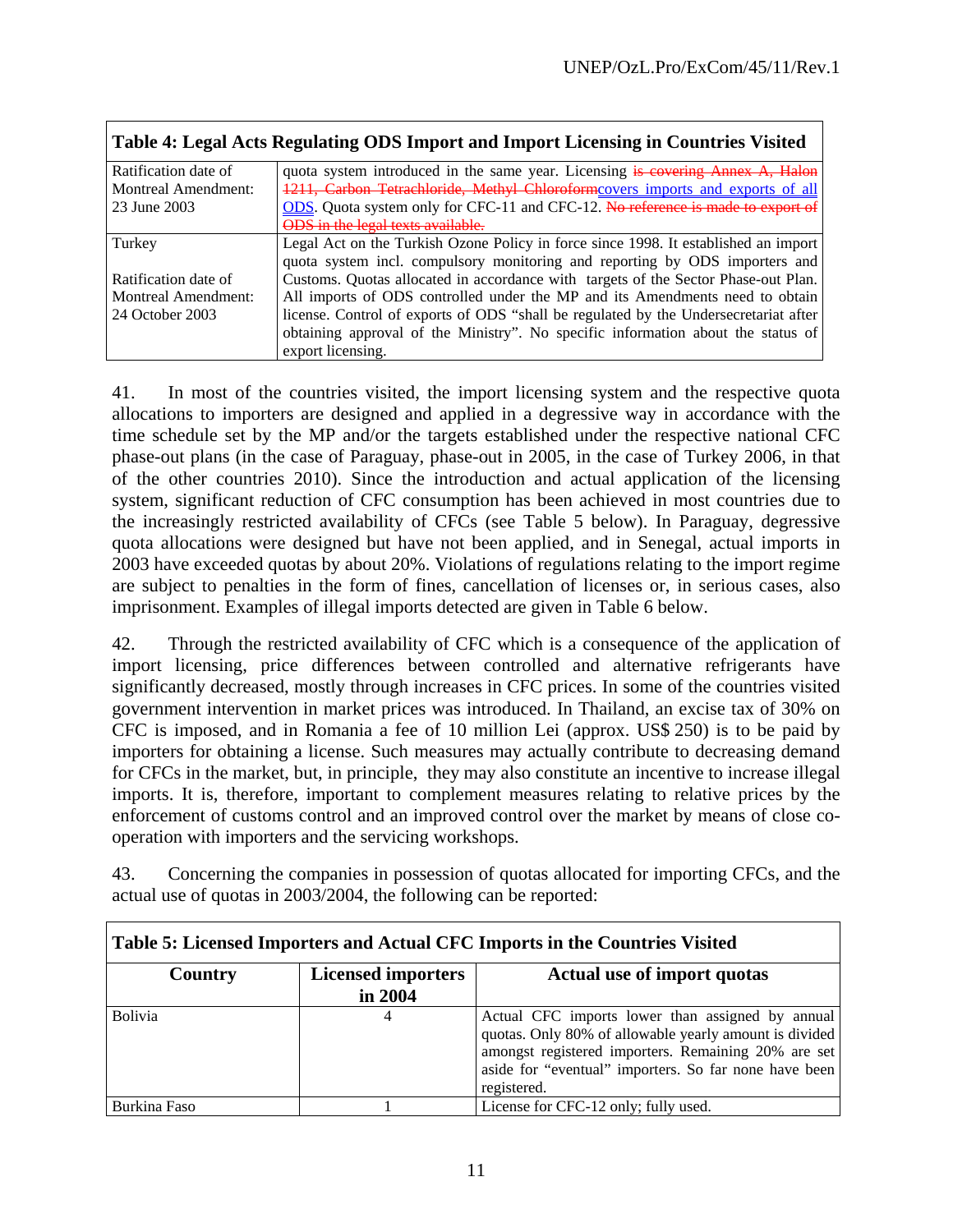| Table 5: Licensed Importers and Actual CFC Imports in the Countries Visited |                                      |                                                                                                                                                                                                                    |  |  |  |
|-----------------------------------------------------------------------------|--------------------------------------|--------------------------------------------------------------------------------------------------------------------------------------------------------------------------------------------------------------------|--|--|--|
| Country                                                                     | <b>Licensed importers</b><br>in 2004 | Actual use of import quotas                                                                                                                                                                                        |  |  |  |
| Paraguay                                                                    |                                      | Although foreseen in the legislation, no degressive<br>quota system is enforced. Previously unregistered<br>importers have been attributed quotas for 2004 and<br>2005, through informal communication by the NOU. |  |  |  |
| Philippines                                                                 | 7                                    | Actual CFC imports lower than assigned by annual<br>quotas. Almost no R-11 import, also less R-12.                                                                                                                 |  |  |  |
| Romania                                                                     |                                      | Actual CFC imports less than quota allocated.                                                                                                                                                                      |  |  |  |
| Senegal                                                                     | 5                                    | Only R-12 import. In 2003, imports about 20% in<br>excess of authorized quotas.                                                                                                                                    |  |  |  |
| Sudan                                                                       | 24                                   | Full use of the quota for R-12. Import of R-22 less than<br>allowed. Practically no more import of R-11.                                                                                                           |  |  |  |
| Thailand                                                                    | 19                                   | Some importers have not fully used their quotas for both<br>R-11 and R-12.                                                                                                                                         |  |  |  |
| Turkey                                                                      | 16                                   | No full use of R-11 and R-12 quotas by importers.                                                                                                                                                                  |  |  |  |

44. The establishment of the import licensing systems has in most cases proven to have several beneficial effects on the reduction of ODS consumption and the prevention of illegal imports. It is generally reported that:

- (a) it enables the respective Ozone Office to acquire an improved control of imports and consumption of controlled substances;
- (b) it provides predictability for the companies concerned;
- (c) it creates through control mechanisms and penalties disincentives to import illegally;
- (d) it produces transparency and thereby a safer feeling for competing business companies;
- (e) it improves monitoring and the reliability of statistics;
- (f) it facilitates better communication and co-ordination between the responsible government agencies and registered importers.

45. In most countries, quotas allocated to importers of CFCs have not been fully used. Imports of CFC-11 show a radical decline, even the demand for CFC-12 is partly decreasing while CFC prices tend to increase.

46. While all countries visited have covered all controlled substances by legislative acts, specific regulations concerning lists of licensed importers, import quota allocations, and degressive schedules have generally been introduced for the import of CFCs only. This is mainly due to the fact that all countries visited have been implementing RMPs or sectoral CFC phaseout plans with specific targets for the reduction of CFC consumption. Other ODS, in particular CTC, TCA and HCFCs as well as refrigerant blends containing CFCs and methyl bromide are receiving less attention and are less comprehensively monitored and controlled. Methyl bromide is often grouped with toxic or hazardous chemicals which are subject to certain controls, but are covered only in a few countries by licensing and even fewer by quota schemes. It should be noted here that the Montreal Amendment requires that all ODS are licensed, while in practice only few Article 5 countries included ODS from Annexes C and E in their systems. Actually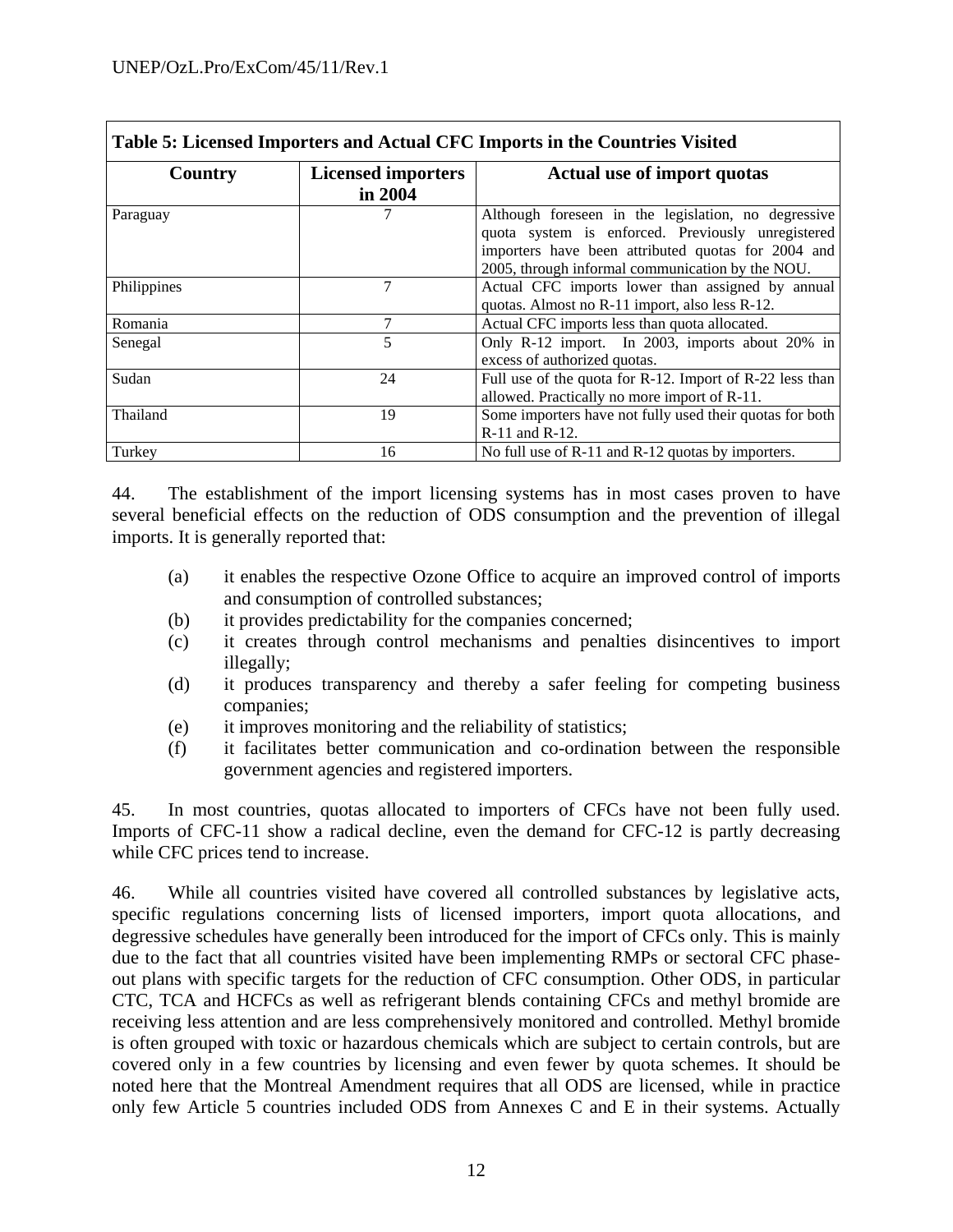Article 5 countries are obliged by the Montreal Amendment to include Annex C (HCFCs) starting from 2005 and Annex E (Methyl Bromide) starting from 2002. From the point of view of prevention of illegal trade it is very important that HCFCs are included since otherwise CFCs could be traded under trade names and customs codes of HCFCs, thereby escaping by and large customs controls.

47. The import of recovered/recycled/reclaimed CFCs is legally prohibited in several countries visited. In others, e.g. Sudan, no reference is made in legal acts to such substances, even if the Ozone Office maintained that such goods have to be subject to the licensing system. It is, however, very difficult for customs officers to distinguish with certainty recycled/reclaimed CFCs from virgin substances even with certificates of origin. In any case, international offers of rightly certified recovered/recycled/reclaimed refrigerants are very limited, and the demand is also low, since the general opinion of refrigeration servicing workshops in the countries concerned is that such restored CFCs may not have the same quality as virgin substances.

48. Imports of equipment containing ODS are not mentioned in the Montreal Amendment and are not always, or are only partly or indirectly, prohibited by for example limiting the age of imported cars to five years maximum, and their origin to car producing countries that had already completed the conversion before 1999. Such regulations are sometimes part of licensing schemes but more often relate to other foreign trade regulations. In the case of Bolivia, however, 100% of imported MAC units are physically inspected and require a certificate from the Standards Institute in order to proceed. In the case of other refrigeration equipment, a representative sample of the shipment is tested and a certificate is also required. In Burkina Faso, equipment functioning with CFC is not allowed to be imported under the licensing scheme and a certificate with product characteristics is required from the supplier.

49. There is now a need, on a regional basis, to reconcile supply of ODS with consumption if illegal trade is to be avoided. This activity takes on special importance as producers in China plan to close CFC production by 2007, which is earlier than some countries in the region had anticipated. It was recommended at a regional workshop that China's and India's authorities should receive a list of licensed importers so they could restrict the CFC exports to legitimate clients in the countries in the region. While for India this is already taking place, there is no information whether such exporter/importer data exchange is happening also for China or in any other region.

#### **c) Customs Procedures**

50. Regarding actual customs control of imported substances containing ODS, detailed regulations and screening procedures are in place. The most important checks are the following:

- (a) Availability of licenses/import permits;
- (b) Consistency of documentation regarding codes and names;
- (c) Origin of the goods imported
- (d) Physical examination of containers (packaging, labelling, etc.);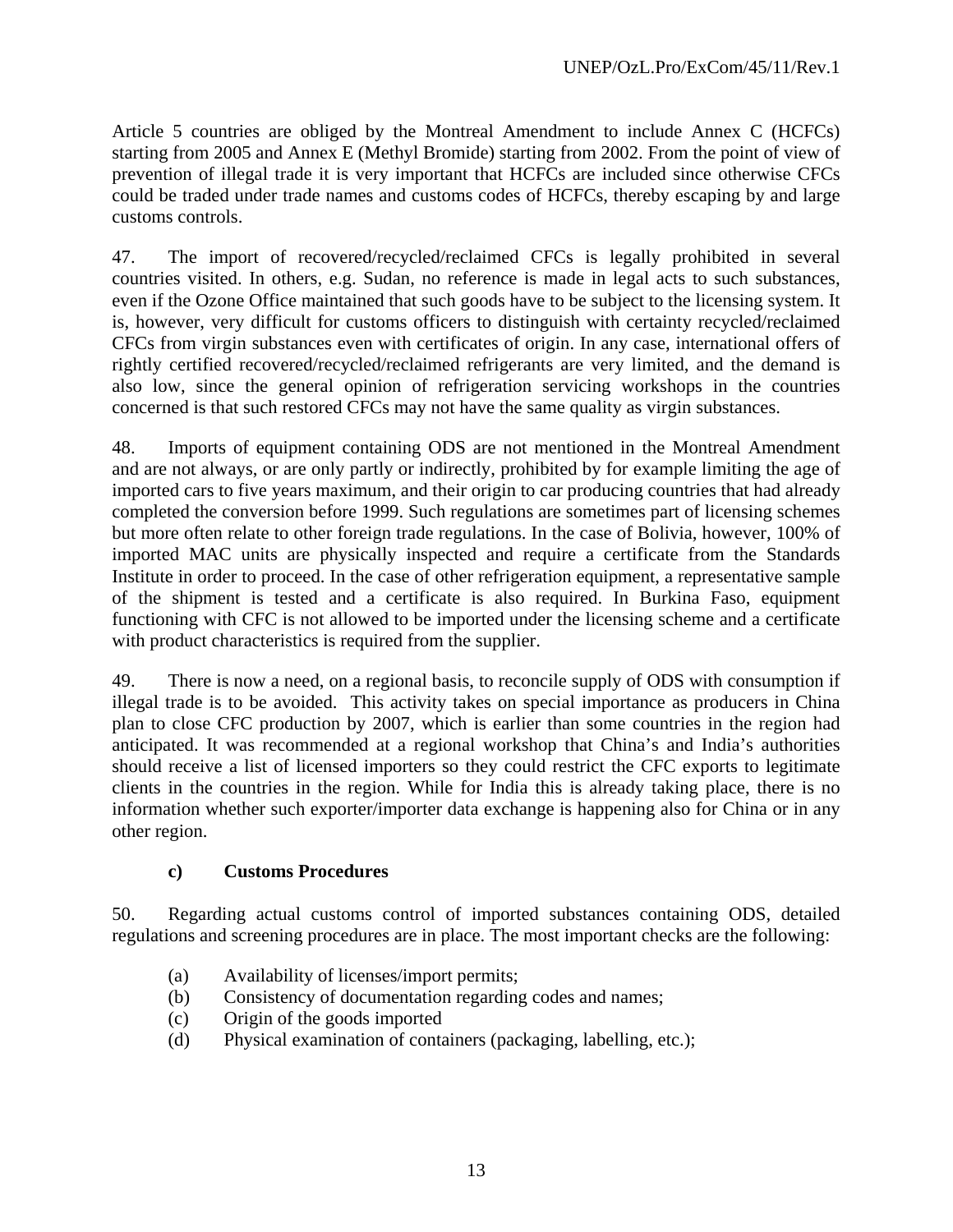- (e) If the imported goods are classified under "green line", Customs will assign a declaration number and then release it, sometimes with only minimal document review. In the case of "yellow (or orange) line" only control of documents will take place. In case of classification under "red line", customs will proceed to a thorough screening of documents and physical inspection of goods;
- (f) In case of suspicious shipments, customs generally notify the responsible authority (generally the NOU, in some cases Customs Court, or other authorities). Physical check of the content is then carried out by authorized laboratories.

51. In each of the countries visited, an electronic monitoring system with respective software is in place. Customs departments regularly (mostly by end of the year) report on registered imports of controlled substances. Monitoring based on customs statistics, import licenses issued and importers' records allow for transparency and provide, despite some mistakes detected, a fairly reliable data basis for calculating trade and consumption of ODS. In some of these systems (e.g. in Bolivia and Paraguay's electronic customs registry) the customs brokers have to enter the import license number before completing the import declaration form. This is an effective method to verifying the license of the importer and to remind customs officers that they have to check the presence of the license with the import declaration. In addition, computerized on-line licensing systems linking the NOU with customs, importers, brokers and even banks which finance import credits (Guatemala), are used or are under development in several Article 5 countries.

52. The countries would further enhance this type of mechanism if the lists of authorized importers were to be circulated to exporting countries or would be placed on the web. This would effectively create an additional filter for illegal imports by detecting them before the shipments are made.

53. In countries in which a National or Sector CFC Phase-out Plan is being implemented (Thailand, Philippines, Turkey, Sudan), an annual verification audit of actual imports is required, based on statistics provided by the Ozone Office (licenses issued) and Customs (effective shipments). In the first years following the introduction of the import licensing system in Thailand and the Philippines several inconsistencies had been detected by the auditors which were due to errors and mistakes such as the use of incorrect customs codes or confusions of net weight with gross weight. In one case, customs simply confused tonnes with kilograms. Some of these and similar errors, which were due mainly to inexperience rather than to intended manipulation, have been clarified and corrected by the verification reports. In general, audited verification confirms that data relating to import quota allocations and actual imports are correct and procedures for issuing licenses and import permits have been in line with legal regulations. Former errors are being progressively eliminated.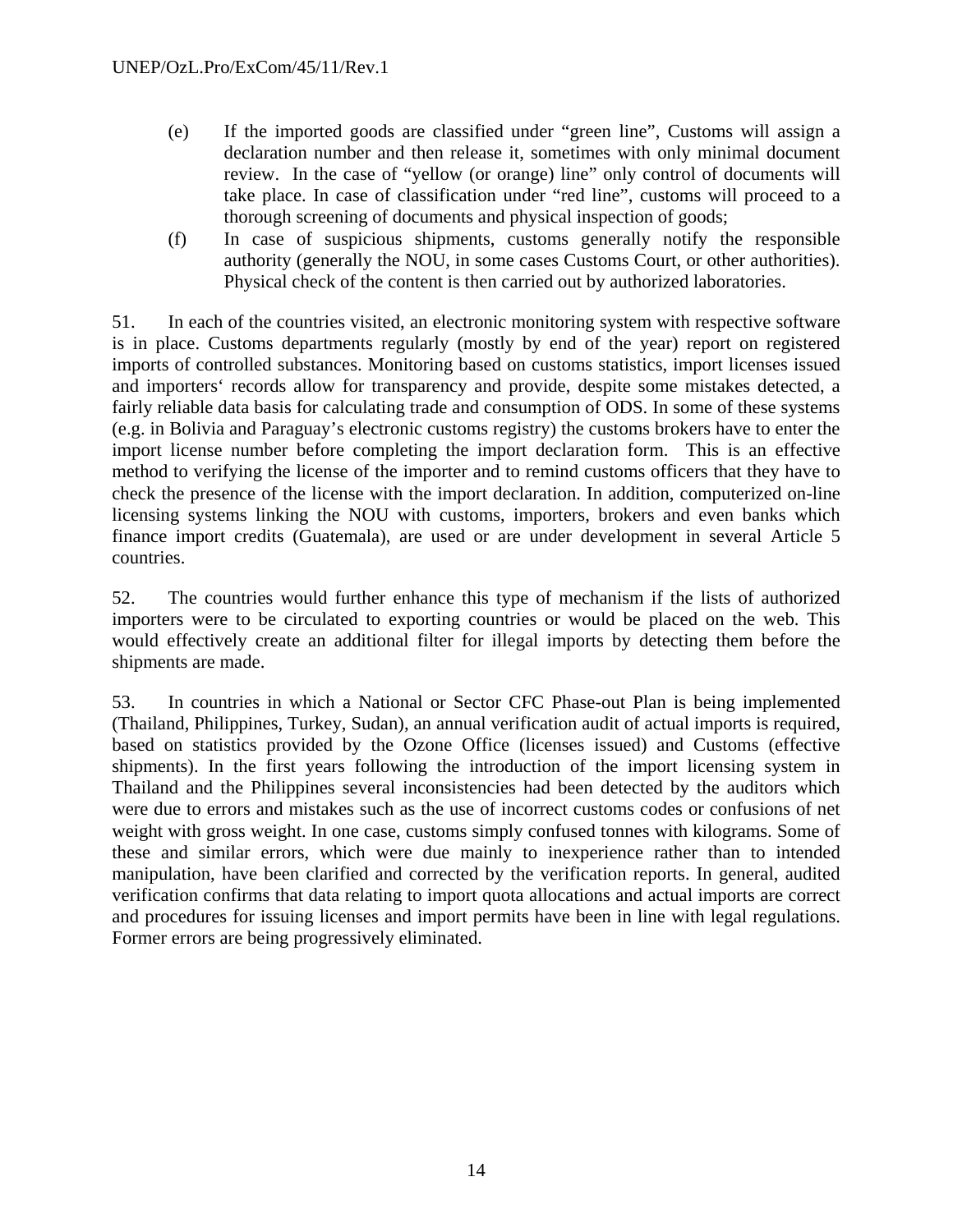# **d) Illegal Imports Detected**

54. Illegal imports of CFCs have actually been detected in several cases. Incidences were reported as follows:

| Table 6: Illegal Imports Detected by Customs in Countries Visited |                                                                                  |  |  |  |
|-------------------------------------------------------------------|----------------------------------------------------------------------------------|--|--|--|
| <b>Bolivia</b>                                                    | No illegal imports detected by customs.                                          |  |  |  |
|                                                                   |                                                                                  |  |  |  |
| <b>Burkina Faso</b>                                               | There are no statistics on seizures of ODS. However, the presence of illegally   |  |  |  |
|                                                                   | imported products is noticeable in the public markets.                           |  |  |  |
| Paraguay                                                          | In 2005, one falsified license was identified. Customs Director was to request   |  |  |  |
|                                                                   | further information on whether this was an isolated case.<br>According to        |  |  |  |
|                                                                   | importers, illegal ODS and ODS containing equipment are available on the         |  |  |  |
|                                                                   | market (halons, recycled ODS, MAC units).                                        |  |  |  |
| Philippines                                                       | In 2003/04, 28 cases of violation of the import regime were detected, 15 of them |  |  |  |
|                                                                   | due to incorrect Harmonized System (HS) codes mostly by error, the others        |  |  |  |
|                                                                   | mainly to mislabelling.                                                          |  |  |  |
| Romania                                                           | No illegal import detected by customs. Some importers, however, cannot           |  |  |  |
|                                                                   | disregard smuggling or other disguised importation of CFCs into the country the  |  |  |  |
|                                                                   | quantity of which is considered to be insignificant.                             |  |  |  |
| Senegal                                                           | No illegal import reported by customs but some illegally imported CFC was        |  |  |  |
|                                                                   | found in a few workshops.                                                        |  |  |  |
| Sudan                                                             | One case of 250 cylinders labelled as R-134a but actually containing R-12 was    |  |  |  |
|                                                                   | reported.                                                                        |  |  |  |
| Thailand                                                          | In 2003/04 a total of 32,1 tonnes of illegally imported ODS were seized by       |  |  |  |
|                                                                   | customs, entering the country from North-East (Laos). Service shops reported to  |  |  |  |
|                                                                   | find increasingly often R-12 contaminated with other chemicals. In 2004, the     |  |  |  |
|                                                                   | number of incidences was decreasing.                                             |  |  |  |
| Turkey                                                            | Customs did not report on illegal imports, however, there are serious            |  |  |  |
|                                                                   | suggestions from industry and importers that some cheap R-12 is entering the     |  |  |  |
|                                                                   | country illegally. Stakeholders estimate the volume of this at less than 10% of  |  |  |  |
|                                                                   | the annual quotas allocated to licensed importers.                               |  |  |  |

55. Illegally imported ODS is sometimes sent back at the expense of the importer, in other cases it is stored for future disposal. In Thailand and also in the Philippines seized CFCs are auctioned whereby a reward of 35% of the auction revenues are paid to the officer that detected the shipment and 30% to the informant, if any. In Senegal too, the customs officer and his superiors receive a premium in case of detecting and preventing smuggling.

56. Customs records on seized illegal shipments do not necessarily reveal the full picture. On the one hand, seized illegal imports demonstrate the efficiency of the licensing system and actual customs controls, on the other they indicate that demand for cheap CFCs continues to be important. The opposite might also be true: not detecting any illegal imports may indicate either insufficient controls by customs or that there was no attempt to illegally import. It is, therefore, important to supervise the market and to maintain close co-operation with importers and servicing workshops as additional sources of information. Inspection of the storage rooms of importers and workshops can usually only be done by authorized customs agents carrying specific mandates. Cooperation with the NOU and industry associations would be useful in such cases, and reports need to be prepared and exchanged between customs and the NOU.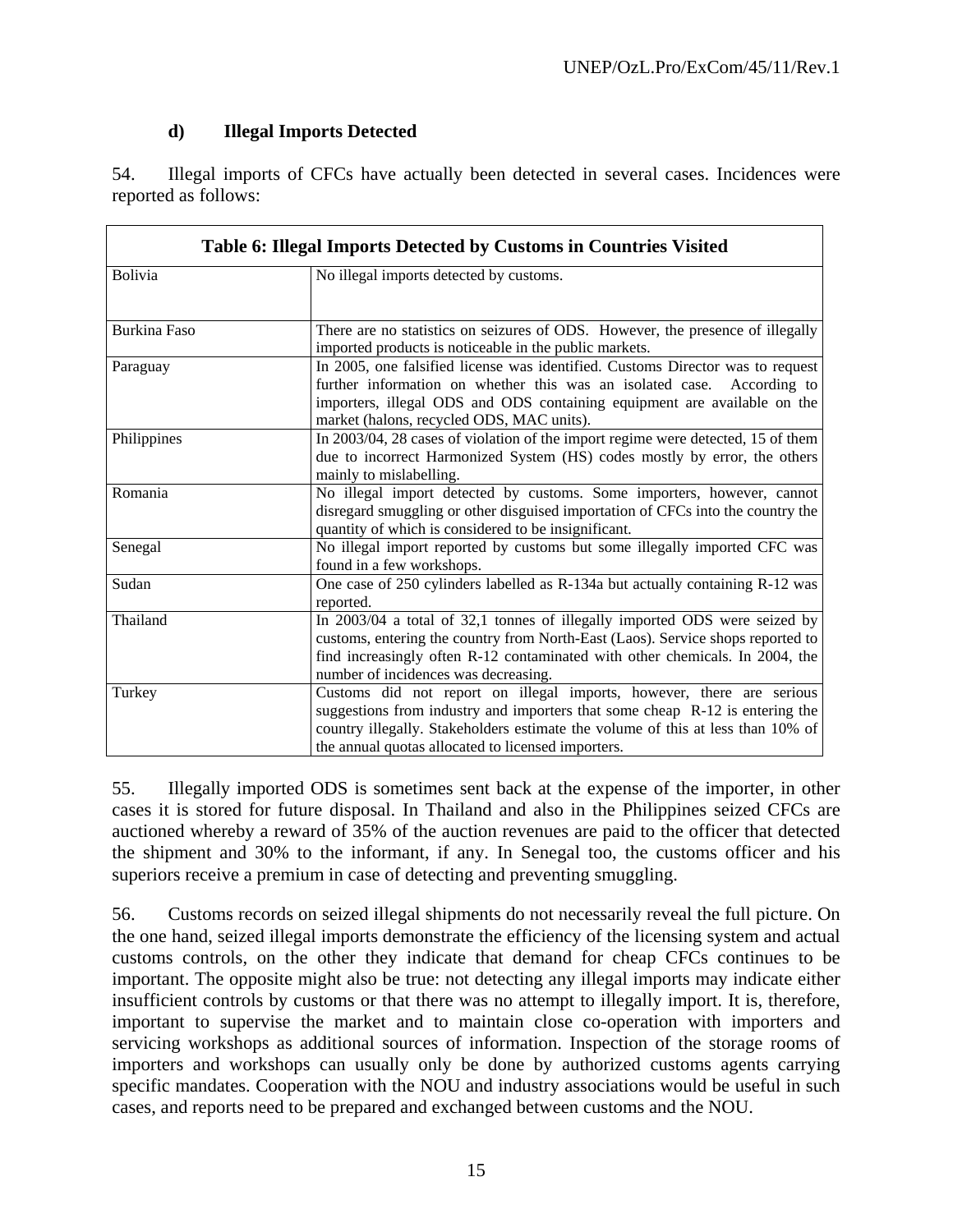57. In the on-going evaluation of methyl bromide projects, smuggling of limited quantities of methyl bromide in small cans was reported for several countries, mostly for the use of small farmers.

58. In some countries (e.g. Bolivia, Paraguay and Turkey) there are free trade zones. Imports to and exports from these zones are not under the control of the licensing system or any other kind of monitoring from the NOU, unless they are later imported into the country. Therefore, there is no record at the NOU about stock of ODS available in these areas.

### **IV. Customs Training Projects**

#### **a) Overview**

59. So far 181 customs training, licensing systems, and related projects have been approved. 140 are training and licensing projects, 51 of which have been completed and 45 PCRs have been received. In addition, 7 annual tranches of 41 on-going national phase-out plans have been completed, which also include customs training and licensing activities.

| <b>Table 7: Customs Training/Licensing Systems and Related Projects</b>              |                                    |                                            |                                |  |  |  |
|--------------------------------------------------------------------------------------|------------------------------------|--------------------------------------------|--------------------------------|--|--|--|
| Category                                                                             | <b>No. of Projects</b><br>Approved | <b>No. of Projects</b><br><b>Completed</b> | <b>PCRs</b><br><b>Received</b> |  |  |  |
| <b>Customs Training Stand-Alone Projects</b>                                         | ℸ                                  | 3                                          | 3                              |  |  |  |
| Individual Customs Training Projects that are part of<br><b>RMPs</b>                 | 61                                 | 24                                         | 26                             |  |  |  |
| Customs Training and Licensing Training integrated<br>in RMP Projects                | 28                                 | 4                                          |                                |  |  |  |
| <b>Regional Customs Training Projects</b>                                            | 6                                  | 4                                          | 3                              |  |  |  |
| Licensing System Stand-Alone Projects                                                | 4                                  | $\mathfrak{D}$                             |                                |  |  |  |
| <b>Regional Licensing System Projects</b>                                            | 8                                  | 7                                          | 2                              |  |  |  |
| Individual Licensing Systems that are part of RMP<br>Projects                        | 26                                 | 7                                          | 6                              |  |  |  |
| Customs Training, Licensing System and ODS<br>Monitoring in National Phase-Out Plans | 41                                 | 7                                          | $\Omega$                       |  |  |  |
| <b>Total</b>                                                                         | 181                                | 58                                         | 45                             |  |  |  |

60. The majority of customs training projects are implemented by UNEP (56), followed by UNIDO (14), Canada (11), Australia (8) and France (6). UNEP implemented most of the 11 customs training projects approved for Canada, all 8 approved for Australia in the Pacific Island Countries (PIC's) and 1 approved for France. These projects follow the UNEP approach. The rest are divided almost equally between Finland and Germany, while Poland and UNDP have implemented only a few projects. Some licensing and training activities are also carried out as part of national phase-out plans implemented by the World Bank. Most customs training projects are in Africa (38) followed by Asia and the Pacific (32) and the LAC region (23). (See Tables 2 and 3 in Annex I).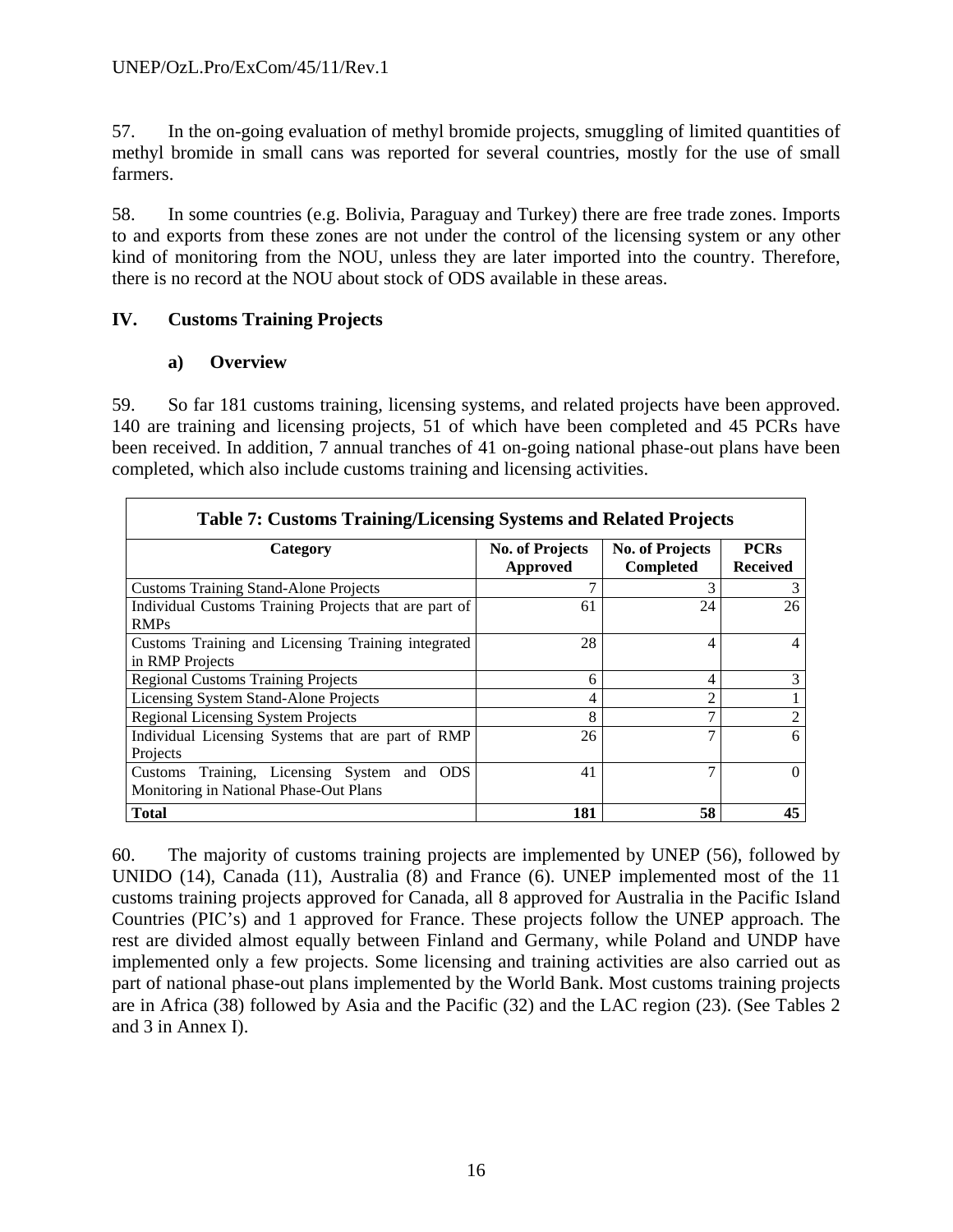61. For individual customs training projects, which are part of an RMP but have a separate project number, 100% of PCRs due have been received. The same is true for customs training projects integrated into RMPs and for stand alone projects. No PCRs have been received for activities within national phase-out plans which are still ongoing

62. Thirty two percent of the projects based on original completion dates, and 23% of the projects based on revised completion dates, have been delayed for more than two years, and only 3% and 6% respectively have been completed on time. (See Annex I, Tables 5a and b). One reason is that phase I of the customs training projects may not start before the national import licensing system is in place, and the preparation of the relevant legal acts is generally a rather lengthy process. Another reason for the delays may be the difficulty in following up on Phase I (train the trainers) with Phase II (train customs officers), in particular if Phase II has not started soon enough after Phase I was completed.

63. 14 out of 18 customs training projects (77%) implemented by UNEP have been delayed by 13 to 25 months or more, based on original approved dates of completion, and 11 out of 18 (61%), based on revised dates of completion. (See Annex V, tables 6a and b). Six out of 7 projects (86%) implemented by Environment Canada, mostly with UNEP, have been delayed by 13 to 25 months or more, based on original dates of completion, and 5 out of 7 projects (71%), where based on revised dates of completion. When provided, the most frequent explanation for delays is related to delays in implementing the licensing system.

64. While in most PCRs reasons for delays are succinctly explained, in some they are not addressed at all and even with significant delays the project is described as "satisfactory and as planned", in particular in some recently received PCRs prepared by UNEP (see Annex IIb).

65. While workshop reports include an evaluation section, this provides only subjective ratings of the level of satisfaction of the participants and their comments with regard to the quality and quantity of information received. The answers given at the end of workshops are generally in the "Excellent" to "Good" categories and although they provide some information as to the actual quality of the materials used and make a number of suggestions for improvements, follow up to the recommendations from the Phase I workshops as well as to suggestions made by individual participants in their evaluation of the workshops is not transparent nor reported upon.

66. National training programmes for customs officers implemented by UNEP are using a Country Handbook on ODS Legislation and Import/Export Licensing System, in addition to the Training Manual for Customs Officers developed by UNEP. This country handbook, developed before training commences, is a compendium of country specific regulations and offers background information on ODS issues including an overview of the MP, its amendments and national phase-out strategies and is, therefore, used as the main teaching material. It also provides in-depth information on the national legislation and licensing system, revised customs codes, monitoring and control system for ODS and ODS containing products, and the implications for customs officers. UNEP has also reported that several NOU's have translated the customs manual into local languages.

67. Training takes place in two phases. In Phase I, workshops are held for customs trainers and other stakeholders, to "train the trainers". These courses existed before the creation of the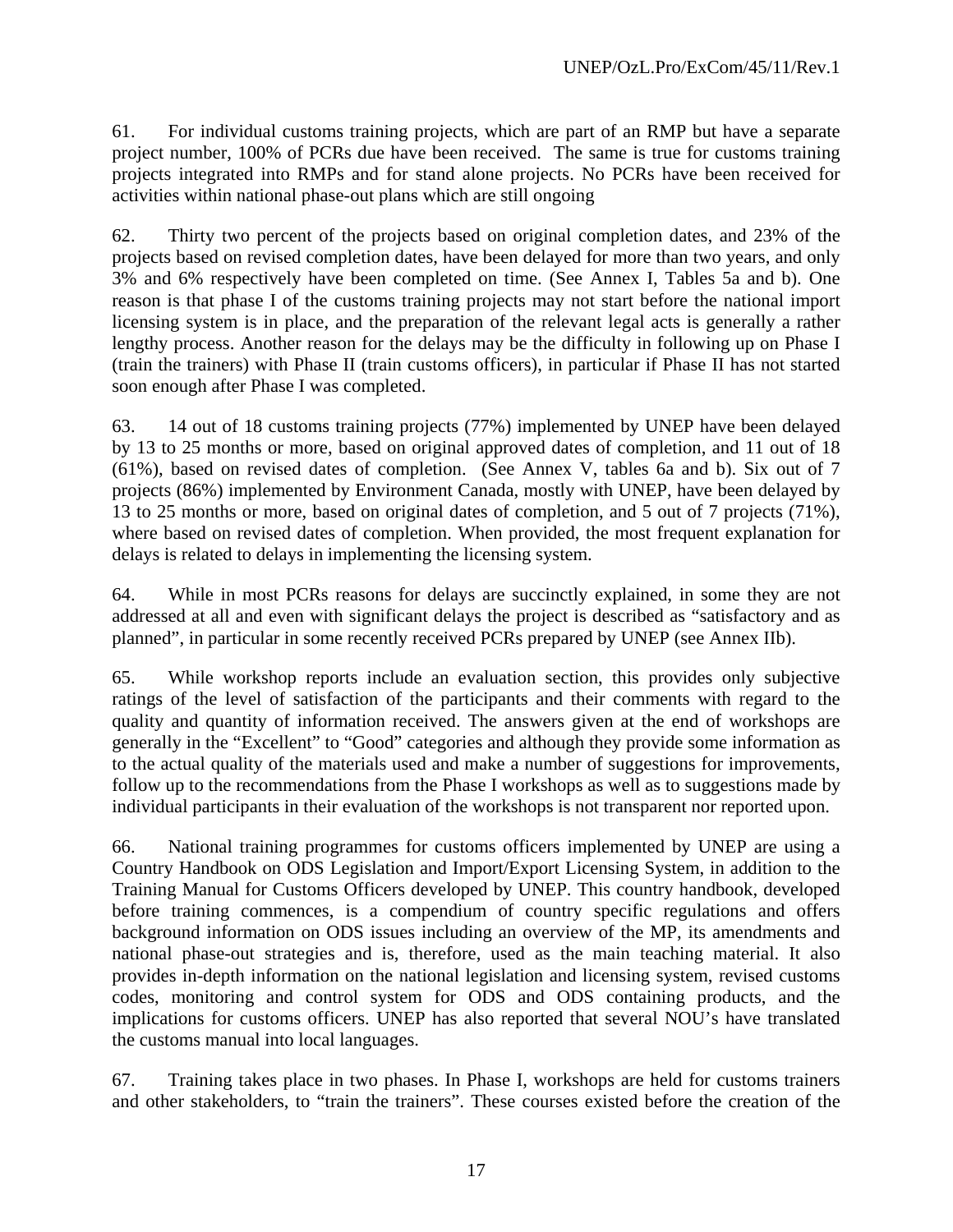CAP and were given by international consultants, then followed by the policy and enforcements officers of the CAP teams for courses implemented by UNEP. In Phase II, the trained customs trainers are training other customs officials from offices in major ports of entry and environment inspectors, as appropriate. They are expected also to prepare a training module to be included in the curriculum of customs schools. Participants of these workshops are also trained on how to use ODS identifiers.

68. Other agencies such as GTZ and Environment Canada follow the same approach, with some modifications. They also use UNEP's Training Manual. UNIDO's seminar in Romania was shorter and follow-up relied mostly on the NOU. The recent customs training activities in the context of national phase-out plans implemented by the World Bank and other implementing agencies basically follow the same approach as UNEP.

### **b) Training Courses Conducted in the Countries Visited**

69. Although difficult to quantify, the effectiveness of import licensing and prevention of illegal imports of ODS is thought to be highly dependent on a customs officer's the ability of customs officers to apply the legal regulations in force and to identify illegal shipments of refrigerants. For this the training of customs officers is crucial. In the countries under consideration, the following measures on customs training have been implemented:

| Table 8: Customs Training Implemented and Planned in the Countries Visited |                                                                                                                                   |                                                                       |                                                                                                                                                |                                                               |  |  |
|----------------------------------------------------------------------------|-----------------------------------------------------------------------------------------------------------------------------------|-----------------------------------------------------------------------|------------------------------------------------------------------------------------------------------------------------------------------------|---------------------------------------------------------------|--|--|
| Country                                                                    | <b>Phase I: Train</b><br>the Trainers                                                                                             | Phase II: Train<br><b>Customs</b><br><b>Officers</b>                  | <b>Availability of</b><br><b>Training</b><br>capacity in<br><b>Customs</b>                                                                     | <b>Identifiers</b><br><b>Supplied</b>                         |  |  |
| Bolivia                                                                    | Project delayed due<br>to social unrest<br>which led to the<br>burning of the NOU<br>offices. 38 trainers<br>trained in May 2004. | 160 expected to be<br>trained in early<br>2005.                       | No in-house training<br>capacity in customs.                                                                                                   | 6 detectors and 17<br>identifiers.                            |  |  |
| <b>Burkina Faso</b>                                                        | 20 trainers trained in<br>August 2002.                                                                                            | 120 customs officers<br>trained.                                      | It is expected that a<br>training module on<br>ODSs will be<br>incorporated into the<br>programme of the<br><b>Customs Training</b><br>School. | 5 identifiers supplied.                                       |  |  |
| Paraguay                                                                   | 25 trainers trained.                                                                                                              | Planned for 2005.                                                     | No in-house training<br>capacity in customs.                                                                                                   | 7 identifiers.                                                |  |  |
| Philippines                                                                | 36 trainers trained in<br>stand-alone customs<br>training project<br>ahead of National<br>CFC Phase-out Plan.                     | Project started in<br>March 2003, 322<br>customs officers<br>trained. | In-house training<br>capacity available.<br>On-going training<br>courses planned.                                                              | 50 units supplied, 30<br>provided to customs,<br>20 with NOU. |  |  |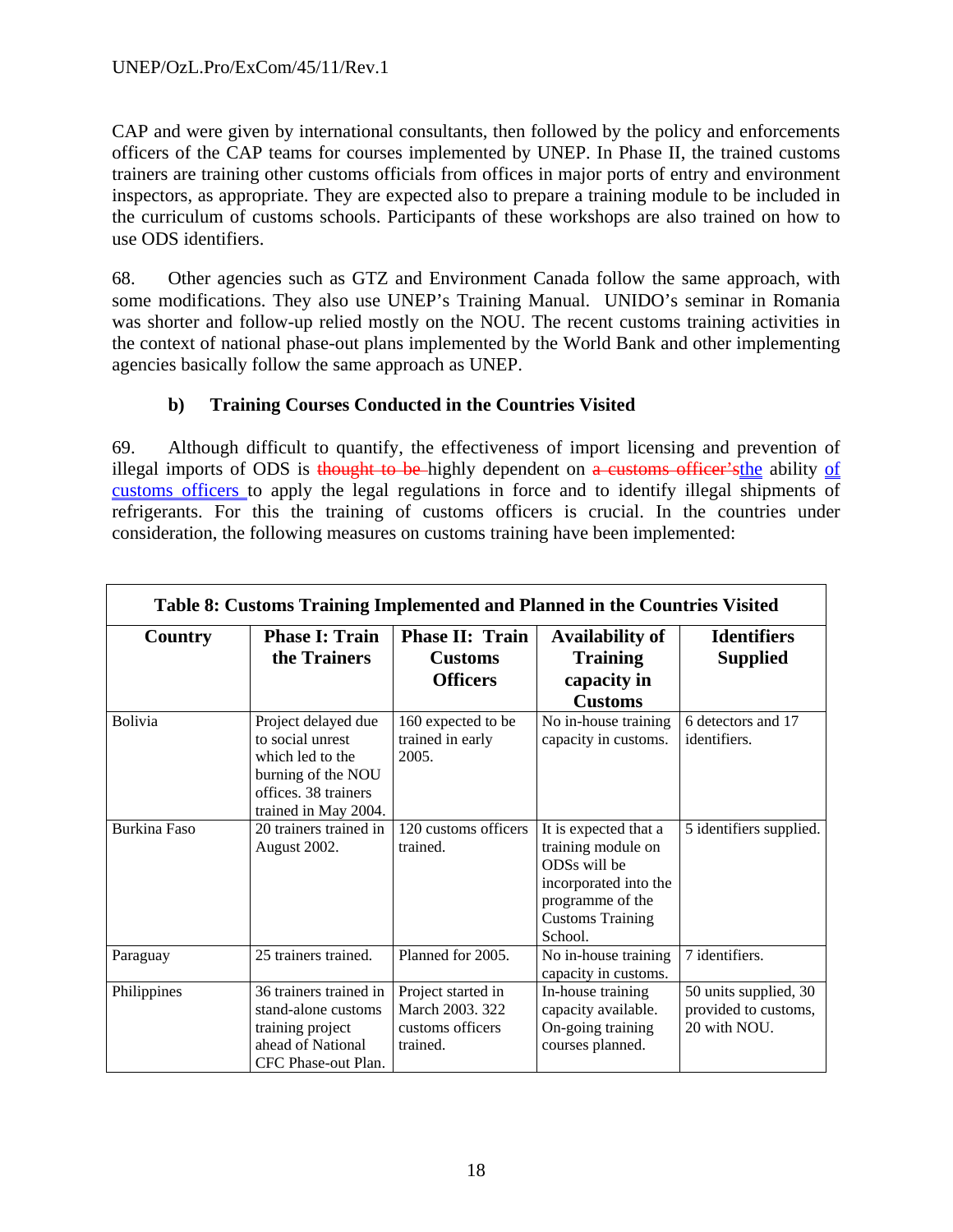| Table 8: Customs Training Implemented and Planned in the Countries Visited |                                                                                                                                                                                  |                                                                                                                                                                                                  |                                                                                                                                                                |                                                                                          |
|----------------------------------------------------------------------------|----------------------------------------------------------------------------------------------------------------------------------------------------------------------------------|--------------------------------------------------------------------------------------------------------------------------------------------------------------------------------------------------|----------------------------------------------------------------------------------------------------------------------------------------------------------------|------------------------------------------------------------------------------------------|
| Romania                                                                    | Under RMP 31<br>customs trainers and<br>12 staff members of<br><b>Local Environment</b><br>Protection Agencies<br>trained. Completed<br>in 2002.                                 | No exact data on the<br>number of customs<br>officers trained.                                                                                                                                   | Due to lack of<br>financial and human<br>resources no in-<br>house training<br>capacity for<br>subsequent courses<br>built up. Additional<br>funding required. | 6 units, 5 of them for<br>customs and 1 for<br>training purposes.                        |
| Senegal                                                                    | Under RMP in 2002<br>60 trainers trained.                                                                                                                                        | Briefing of about 20<br>customs officers in 2<br>regions.                                                                                                                                        | On-going in<br>Customs School, but<br>not yet implemented.                                                                                                     | 7 plug-in and 4<br>battery-powered<br>identifiers.                                       |
| Sudan                                                                      | 10 trainers and 12<br>staff members of<br>Environment<br>Protection Agencies<br>trained under RMP.                                                                               | 240 customs officers<br>trained from<br>different customs<br>points.                                                                                                                             | In-house training<br>capacity in place.<br>Further training<br>activities on-going.                                                                            | 10 identifier sets<br>supplied, 4 used by<br>customs in Khartoum<br>and 6 in Port Sudan. |
| Thailand                                                                   | Delay due to the<br>problem of releasing<br>identifier equipment<br>provided by MLF<br>from customs<br>without import taxes<br>being paid. Oct.<br>2004, 30 trainers<br>trained. | Due to the problem<br>of releasing the<br>identifiers, start of<br>Phase II in February<br>2005.                                                                                                 | In-house training<br>capacity available. It<br>is planned to carry<br>out on-going training<br>courses.                                                        | 60 units.                                                                                |
| Turkey                                                                     | 13 trainers trained.                                                                                                                                                             | So far 35-40<br>customs officers<br>trained 2003 in<br>Ankara and in 2004<br>some 55-60 in<br>Istanbul. Under the<br><b>National Phase-out</b><br>Plan, about 1000<br>officers to be<br>trained. | In-house training<br>capacity available.<br>Training courses<br>organized and<br>implemented by<br>TTGV.                                                       | Under the Phase-out<br>Plan, 200 identifiers<br>are supplied.                            |

# **c) Experiences Reported and Improvements Suggested**

70. In most countries under consideration national customs handbooks based on UNEP's manual and complemented by national regulations have been prepared and provided to customs. Some of these manuals should be updated to include newest alternative technologies and procedures. On the other hand, the handbooks are found sometimes to be too detailed for customs officers who lack knowledge about chemicals. It should therefore be considered whether, in addition to the basic manuals, a more concise "field guide" for customs officials should be elaborated and applied. Examples are the guide for customs officers prepared by the NOU in Romania (also available as software), UNEP's Customs Quick Reference Tool, the rapid screening tool developed by the CAP team in the West Asia Region or the poster included in UNEP's training manual both of which are reportedly placed on office walls and used by some customs officers as a day to day reference.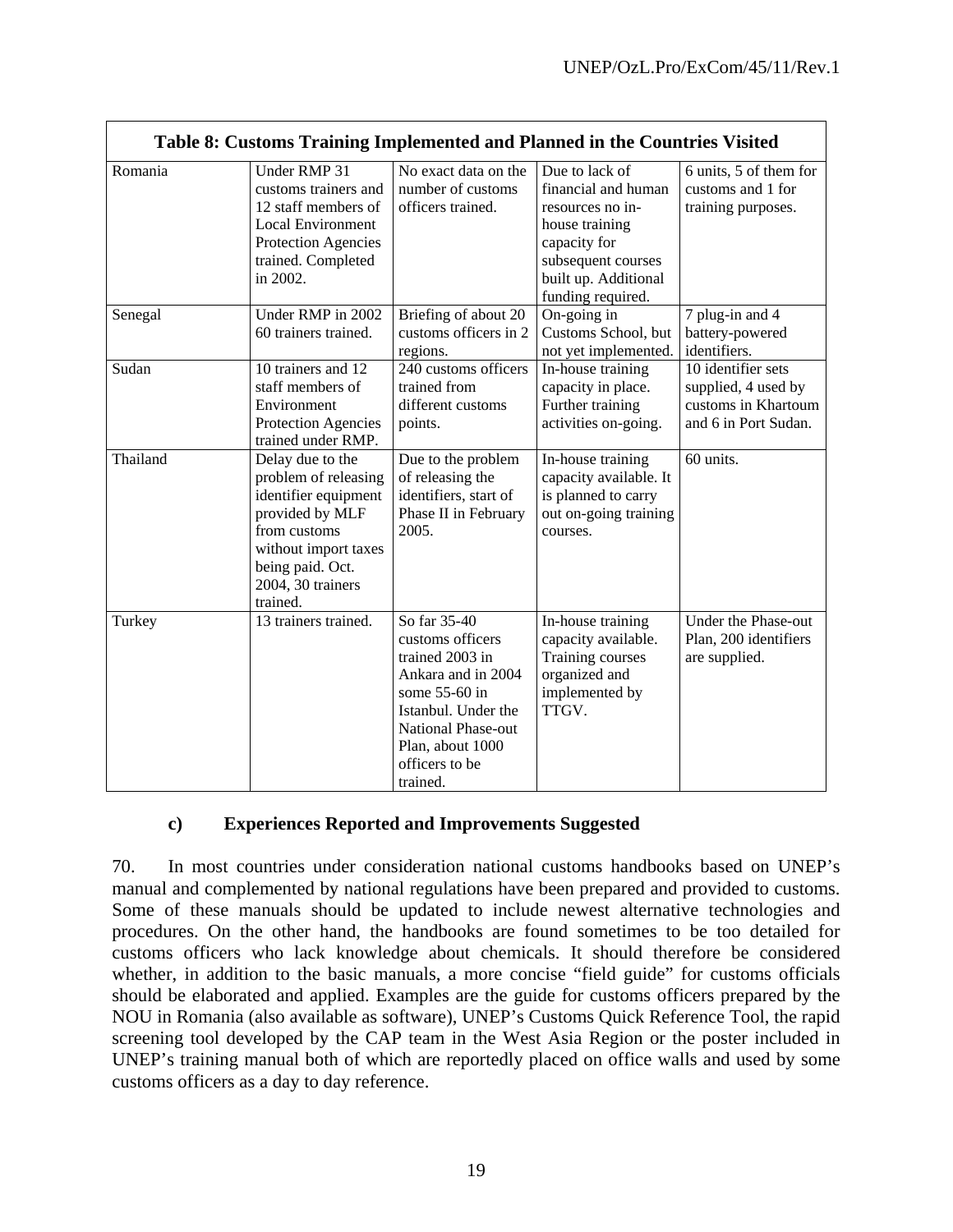#### UNEP/OzL.Pro/ExCom/45/11/Rev.1

71. In the case of Bolivia, customs training although essential, now focuses less on the identification of chemicals, as each import of ODS has to be inspected by an independent certified laboratory. In other countries, only suspicious shipments are referred to laboratories in or outside customs. Mixtures of chemicals or unknown trade names may raise questions which require the specific knowledge of the NOU to answer. This is particularly so when one customs code includes several ODSs and has not been expanded to be specific for each product. In some cases (e.g. Senegal) it was found that country handbooks for customs should be complemented to include issues such as treatment of goods in transit, movement of banned goods within the customs area or through the borders, procedures to follow in case of suspicious shipments, etc.

72. One factor which seems to greatly enhance progress is the establishment of solid cooperation links between the different actors at the highest levels. In the case of Bolivia, an exemplary relationship exists between the Ozone Unit, the Ministry of Environment, the Ministry of Finance and Customs, and the Bolivian Institute of Standardization and Quality. Bolivia also has developed a solid working relationship with the provincial authorities. In Thailand and the Philippines, Memoranda of Understanding between the NOUs and the Customs Departments significantly enhanced their cooperation. In the case of Senegal, however, this relationship needs to be further developed. At the time of the country visit this was on the agenda of the Ozone Unit and recently a high level officer was appointed to represent customs in the National Ozone Committee.

73. Ensuring that the in-country training capacity is put in place is a priority. Of the 9 countries visited, although all of them have carried out phase I to some degree and have trained trainers, and 4 of them have initiated phase II, only 4 have solidly developed regular in-house training capacity which they are tapping into. This partly explains the fact that some countries have experienced difficulties in getting phase II started. The high rotation of officers including the trainers within a country does not help. The cost effectiveness of this training approach would be enhanced by more focused selection of participants in phase I. Increased attention should be put on future availability for training, background and previous teaching skills.

74. For some projects not visited (Cuba, Colombia, Benin), Environment Canada sent an experienced environmental inspector from the ministry to the Train-the Trainer workshops. This was reportedly found to be very useful by the customs officers as they could benefit from the experience of another person and country in identifying and controlling ODS, receiving direct practical information based on real-life experiences.

75. Training contents should be incorporated in the curricula of customs schools, a process which so far is rather the exception than the rule. In those countries where no customs training schools exist, alternatives should be explored with other teaching institutes and continued involvement of the ozone officer as a resource person.

76. Also efforts should be made to ensure the participation of high level officials in part I of the Phase I seminars in order to increase the awareness of and backing by higher levels of the customs hierarchy for the implementation of the import controls and the organization of phase II courses.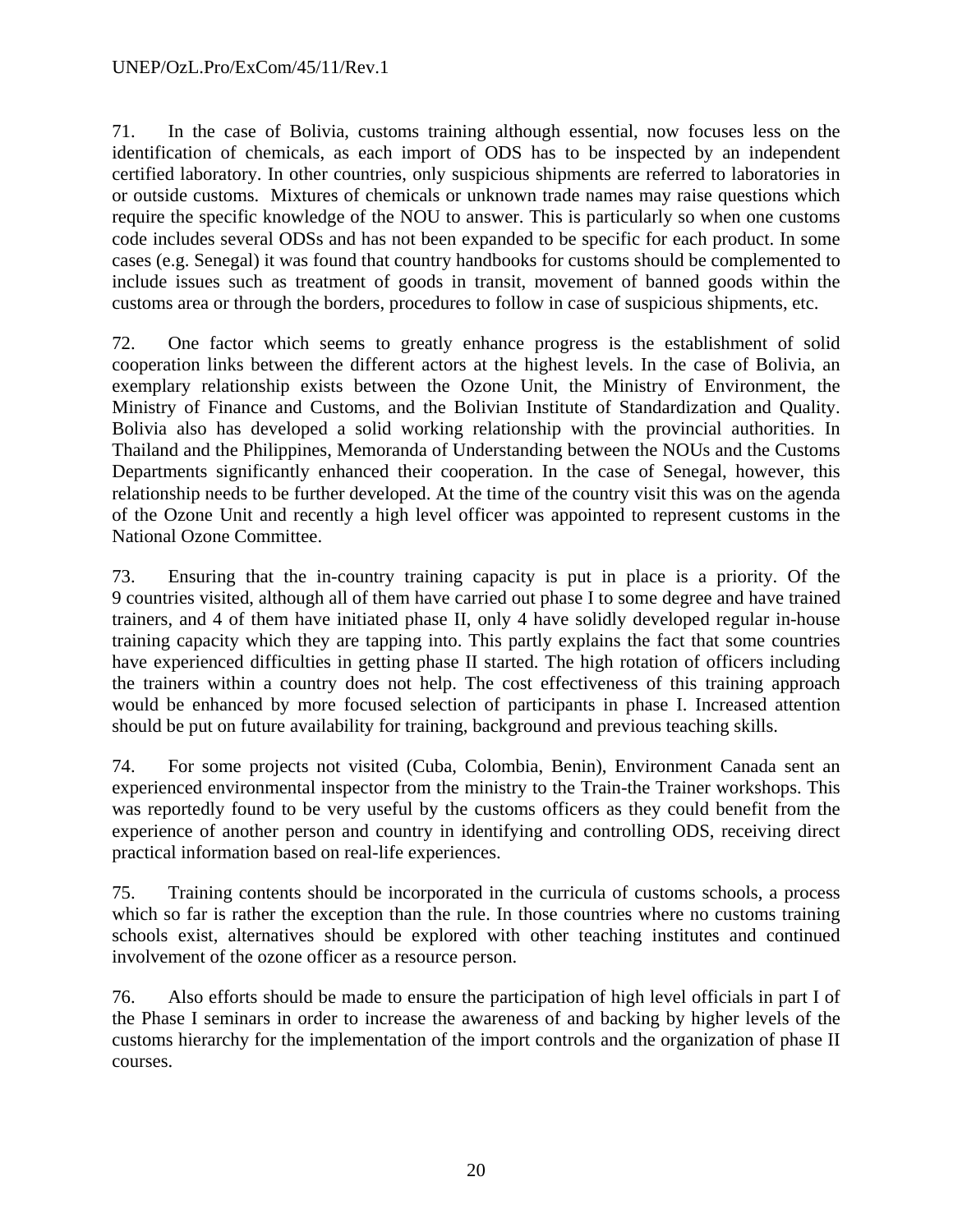77. The training approach would yield better results if the officers with the direct on the ground responsibility for verification of goods were trained very rapidly after completion of phase I. This is rarely the case, however. The main reasons for this are: that trainers might not always feel confident enough to conduct a seminar on their own; that some higher customs officials hesitate to release trainers and participants for the time of the seminar; that in some countries participants expect per diems; and that after several months the momentum generated by the first workshop for the trainers has been lost, and the trainers might not be available any more if they have changed location and position in the framework of regular rotations of all customs officers.

78. The five day approach developed and followed by UNEP in Samoa and recently used in the Caribbean seems worthwhile to pursue, in particular for LVC countries. In this model, the first three days are devoted to training the trainers and to selecting the final trainers at the end, jointly with high level customs officials. The fourth day is devoted to preparing the trainers to deliver a seminar on the fifth day to customs officers. This allows the know-how acquired by the trainers to be applied in the same week in the presence of the international trainer or CAP policy and enforcement officer acting as trainer.

79. Although a longer seminar might allow for the inclusion of information about several international environmental conventions, such as practiced in the Philippines, reticence to allow officers to go for longer periods of training will also have to be addressed.

# **d) Refrigerant Identifiers**

80. The refrigerant identifiers supplied are able to detect R12, R22, R134a, HC and air and show the proportion of each in a sample from a cylinder or a system. The identifiers have mainly been used by customs officers to verify cylinder contents. In some countries they are also used to check the type of refrigerant in cylinders in the market, including cylinders which have been filled locally, or the content of MAC systems. They cannot identify CFC-11 or CFC-115 or any blends with those. In such cases, the reading "unknown" would appear and only a laboratory would be able to identify the product with a gas chromatograph.

81. The identifiers are simple to use and provide consistent and accurate results. Training is required to ensure refrigerant is handled safely, that emissions are minimised and that samples are not contaminated. This has been covered in training courses of phase I and phase II where those have been held already.

82. Two types of identifier have been supplied: a) Without integral printer, network powered; b) With integral printer, battery and/or network powered. Some can also be connected to the car battery. Those which do not rely solely on the electricity network are more appropriate, providing flexibility, especially in customs situations where there is not always an electrical supply adjacent to container storage and where printed records are kept for later evidence, if required.

83. The identifiers use a filter which must be changed when it changes colour (i.e. it has become contaminated). It is essential that spare filters are supplied with the identifiers, which was not the case in all countries visited. Sometimes recalibration is needed by the suppliers.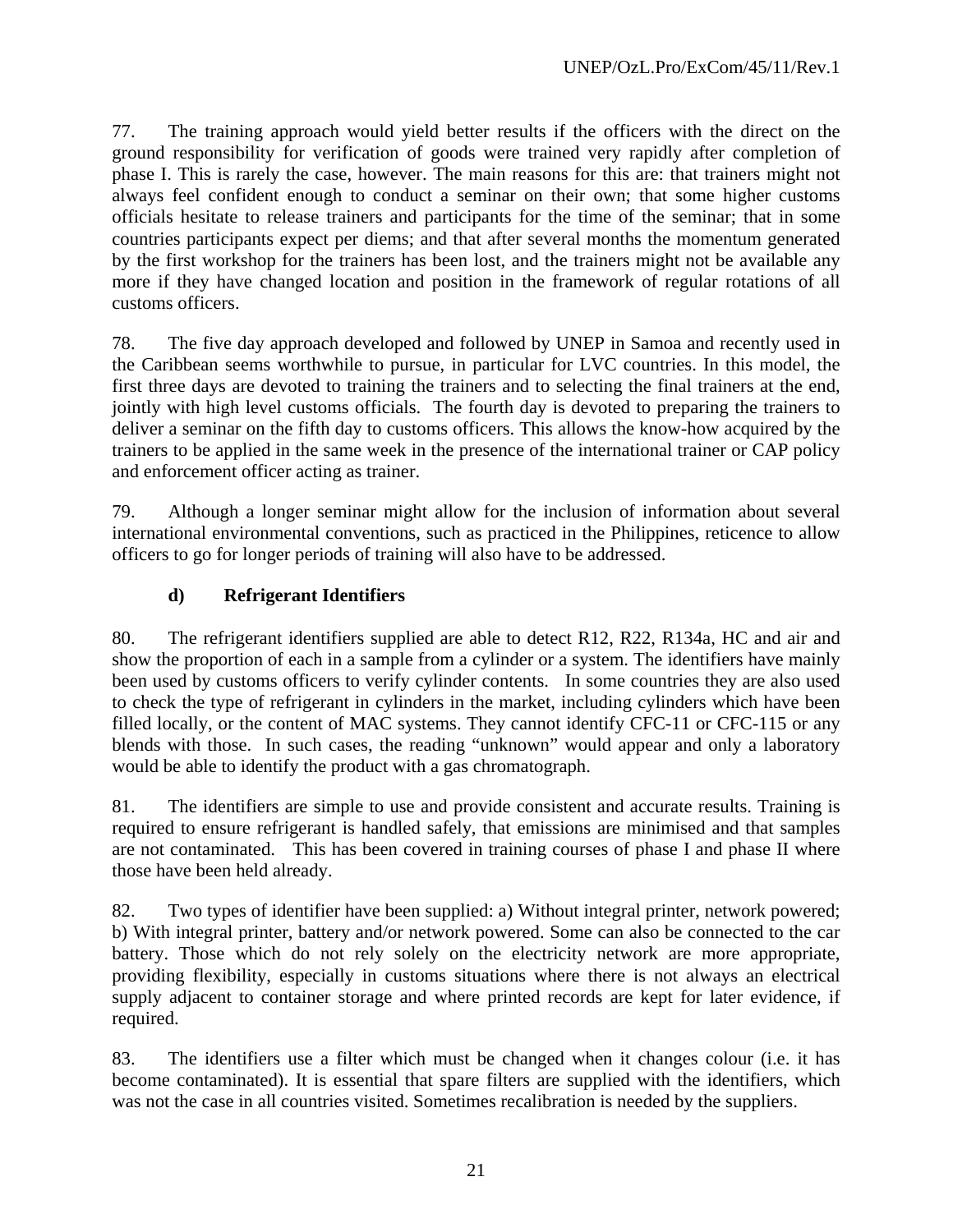84. Several countries reported to be still working on operating guidelines or administrative instructions, defining the ownership of the identifiers and responsibilities for their distribution, use, storage and maintenance. In the meantime, the identifiers delivered are kept partly with the NOU and partly in central customs warehouses. They are used for training purposes but are not, or are rarely, made available for actual controls at customs check points. Another issue to be solved is that the results of testing might not necessarily hold up in court as proven evidence, but might require a second testing by established institutions like a bureau of standards. Where laboratories are nearby, customs officers could take suspicious shipments directly there without using identifiers themselves.

# **V. Recommendations**

### **(a) Improving the involvement of customs, including the higher levels of hierarchy, in the ODS phase-out**

85. HighIt would be useful if high ranking customs officers should participate participated in the National Ozone Committees. The signing of a Memorandum of Understanding between the Director General of the Customs Department and the Ozone Unit, or at a higher level between the Minister of Finance and the Minister of Environment, is recommended, as is the creation of focal points for environment in customs with access to the top level of customs hierarchy.

86. UNEP should continue to address higher level officials from customs and other government departments to raise their awareness and to ensure high level support for the correct application of the licensing system and identification of ODS imports. This could continue to be done as part of the opening and closing of customs training seminars, or with the development of a one day seminar, designed specifically for these higher level officials.

# **(b) Amending and upgrading the legislation framework in those Article 5 countries where it is incomplete, and improving enforcement and regional cooperation**

87. **In**It is recommended that in some countries, ODS-related legislation has to be specified and upgraded. Additional additional regulations regarding the exports of ODS, licensing schemes for all ODS imports, the ban of ODS sales to non-licensed companies and restrictions for ODSbased refrigeration and air-conditioning equipment have tomight be introduced and applied. This might best be done by creating a comprehensive Ozone Law including all requirements deriving from the MP, which would encompass all successive amendments of different legal acts and decrees, as well as providing the flexibility for incorporating any future amendments or adjustments to the Protocol.

88. Custom control and monitoring, includingIn accordance with the Montreal Amendment to the Montreal Protocol licensing and degressive quota systems, should be systematically applied not only to CFCs but also to other substances, especially imports and exports of other ODS, in particular to CTC, TCA, HCFCs, and refrigerant blends containing CFCs as well asand methyl bromide.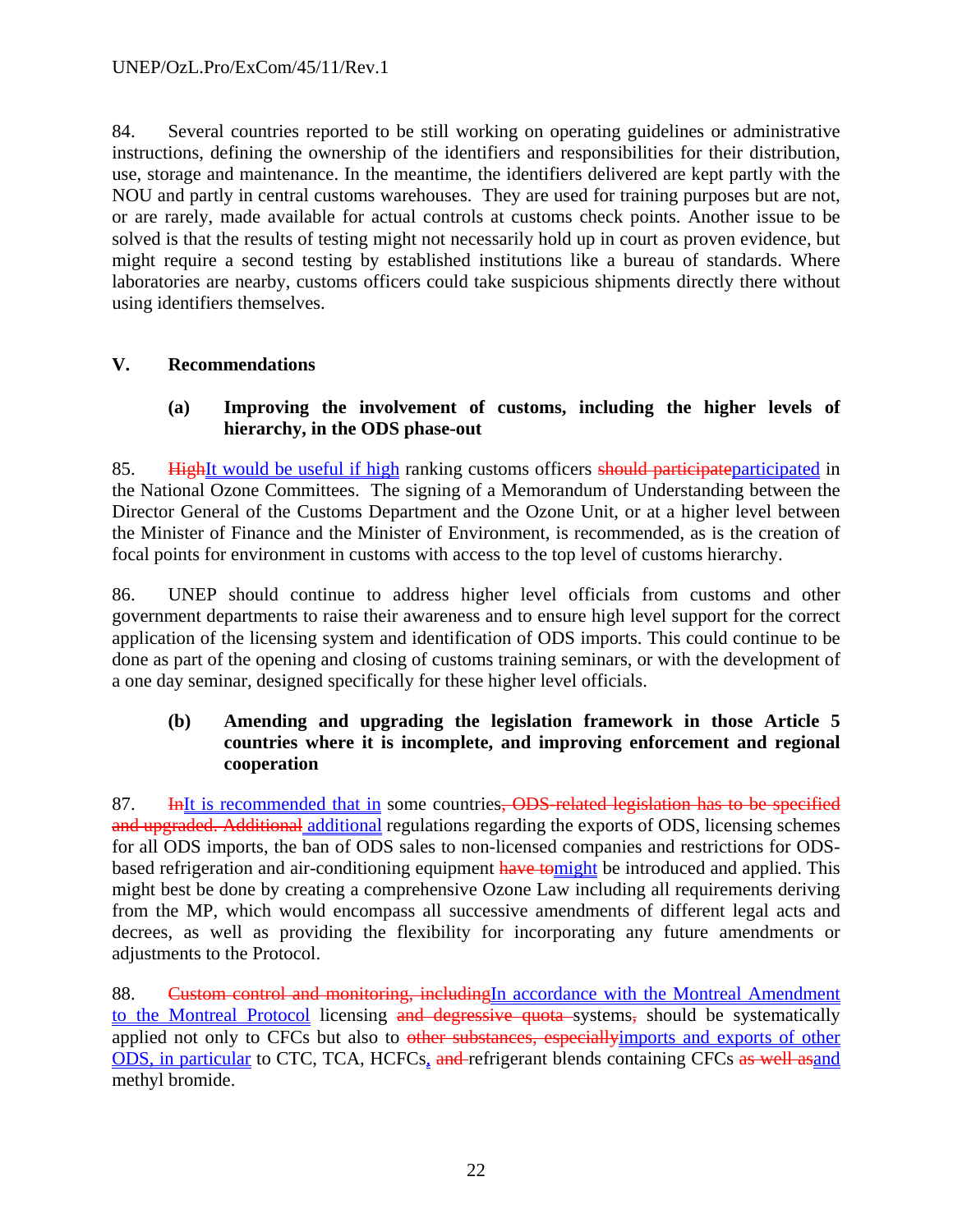89. In cases of illegal CFCs surfacing on local markets, customs might proceed to the inspection of storage rooms of importers and workshops, in cooperation with the NOU and relevant trade or industry associations.

90. Article 5 countries shouldmight consider involving certification and normalization institutes, on a regular or ad-hoc basis in the identification of ODS in case there is a lack of adequately equipped laboratory facilities in customs.

91. It is recommended that countries, which have not yet done so, make national customs codes more detailed by adding digits to the HS codes to ensure differentiation of all ODS for the generation of detailed and reliable statistics. The recommendation of the World Customs Organization (WCO) issued on 28 June 2003 may be of great assistance for this purpose.

92. A NOUs and Implementing Agencies should supportmight consider suggesting the development of electronic licensing systems, including on-line intranets **following the example** of some Article 5 countries.

93. It is also recommended that countries might adapt their customs registry systems so that the requirement to introduce a license number can be associated with the customs code of corresponding ODS.

94. ExportingIt would be helpful if exporting countries should would inform importing countries about licensed shipments and check that the clients are on the list of authorized importers, provided by the importing countries on a regular basis.

### **(c) Accelerating and assisting implementation of customs training, including regional activities, where appropriate**

95. It would be more effective if Phase I (Train the Trainer) and Phase II (Training of customs officers) should taketakes place in rapid succession in order to preserve the momentum generated by the Train the Trainer workshops.

96. The five day approach combining Phase I and II in one seminar developed and followed by UNEP in Samoa and recently used in the Caribbean seems worthwhile to pursue, in particular for LVC countries.

97. An experienced customs officer or environmental inspector/enforcement official from another country with established control practices for ODS should be invited, where possible, to participate in the training of trainers workshops as resource person.

98. The NOUs and the Implementing Agencies conducting the second phase of the training should **endeavour to ensure that mainly customs officers** who actually carry out the inspections participate.

99. NOUs and Implementing Agencies should ensure that follow up to the recommendations from Phase I workshops as well as suggestions made by individual participants in their evaluation sheets be carried out in a more transparent manner.